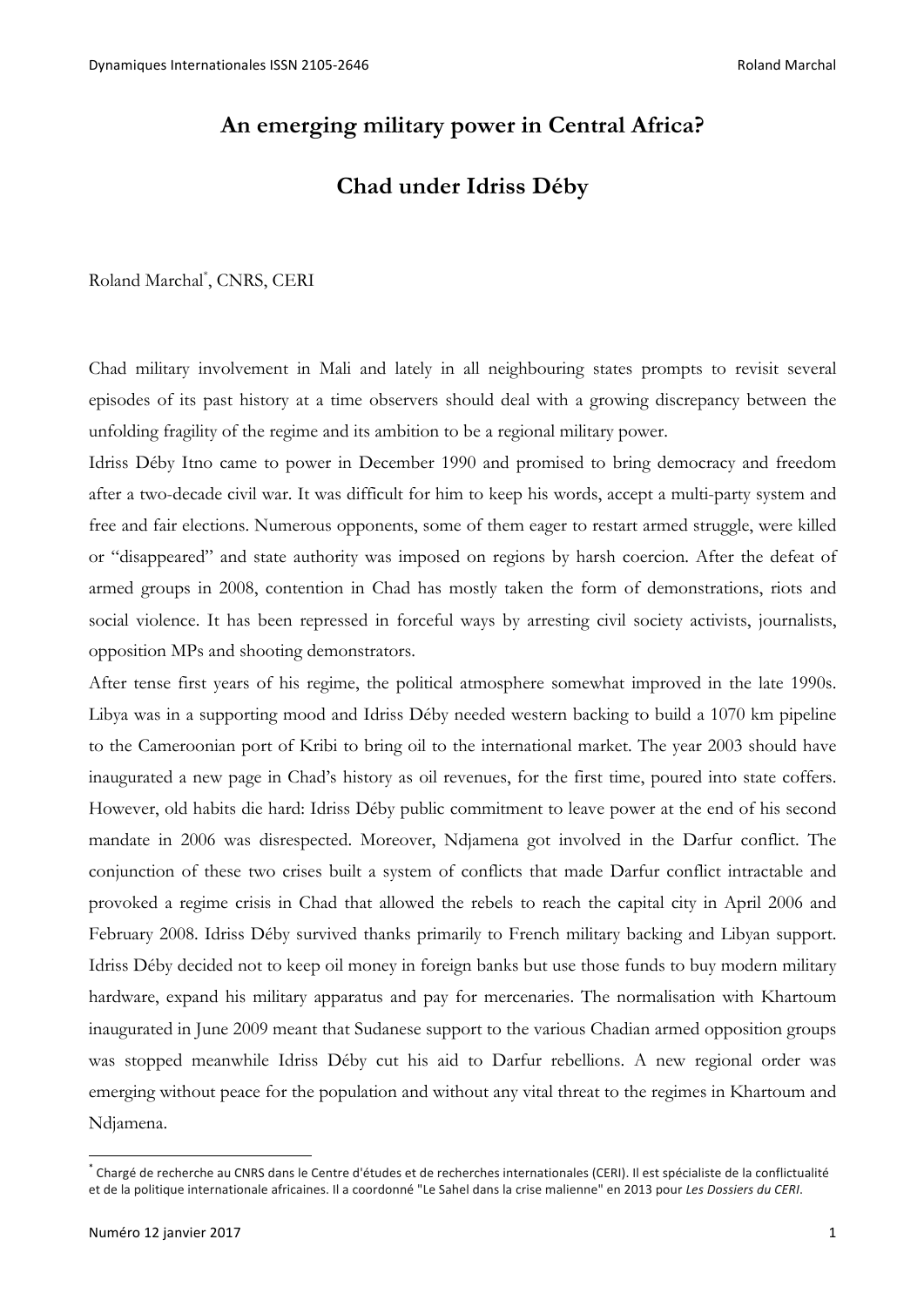Idriss Déby was re-elected President in 2011 and one could have expected that oil revenues would be used for the best of the country, since violent competition was over. Economic and political governances deteriorated. Idriss Déby Itno and his wife, Hinda Mahamat Abderahim Açyl, promoted their relatives and clients in the high rank civil service, the cabinet and the business realm. In particular, the military apparatus became ethnically highly polarised and absolutely in the hands of the President closest relatives. Oil revenues were used to build infrastructures but a closer glance proved that most contracts were allocated to first feed the patronage networks of the presidential couple. Until today, most development indexes have kept pessimistic even though Chad economic potential goes much beyond the oil sector. This model of growth over-centred on oil was eventually jeopardized by the fall of oil price in the second semester 2014.

In January 2013, President Idriss Déby Itno sent troops to fight alongside French soldiers in northern Mali, despite the fact that Chad was not an ECOWAS (Economic Community of West Africa States) member. This contrasted with the procrastination of most West African States (at the notable exception of Niger). Over 1,100 Chadian troops are still parts of the UN Multidimensional Integrated Stabilisation Mission in Mali (MINUSMA) mid-2015. Furthermore, far from adopting the usual peacekeeping indolence, those troops have been in the forefront against Islamic militant networks. Nearly two years after this first projection of forces beyond Chadian borders, just before an AU summit in Addis-Ababa that had to debate Boko Haram threat late January 2015, Idriss Déby launched an offensive alongside Cameroonian and Nigerien forces against Boko Haram

These political choices have rewarded Idriss Déby with increased western diplomatic support to negotiate with the International Monetary Fund a reduction of Chad's debt and ease current economic tensions. They also make Idriss Déby re-election in 2016 the likeliest in the presidential contest: none of his Western allies would be happy with him quitting the job at a time the Jihadi crisis is unfolding in the Greater Sahel. Yet, these successes mean also growing pressures on his regime. The population, supportive of his attitude against Islamic militant groups, suffers from his extremely poor governance and the systemic embezzlement of state money. Rivalries and tensions between different segments of the military are likely going to grow with time due to the relatively high number of casualties in the various fronts and also to the reduction of funds to be shared. Last but not least, terror attacks may fragment popular support for this policy.

Numéro 12 janvier 2017 2 This paper analyses three major issues. First, it describes the dynamic of events that convinced (at least partially) Idriss Déby Itno to play victoriously the card of the West's main regional ally against terrorism in the Greater Sahel Region. These reasons are rooted in his management of national tensions as well as a certain understanding of regional dynamics. Although he won against his own rebels in 2008, managing his victory has become costly. The rentier transformation of the Chadian state has helped to reward his supporters though greed has dramatically increased. Paradoxically at a time there is more money to sustain patronage networks, the social constituency of the regime is narrowing. The growing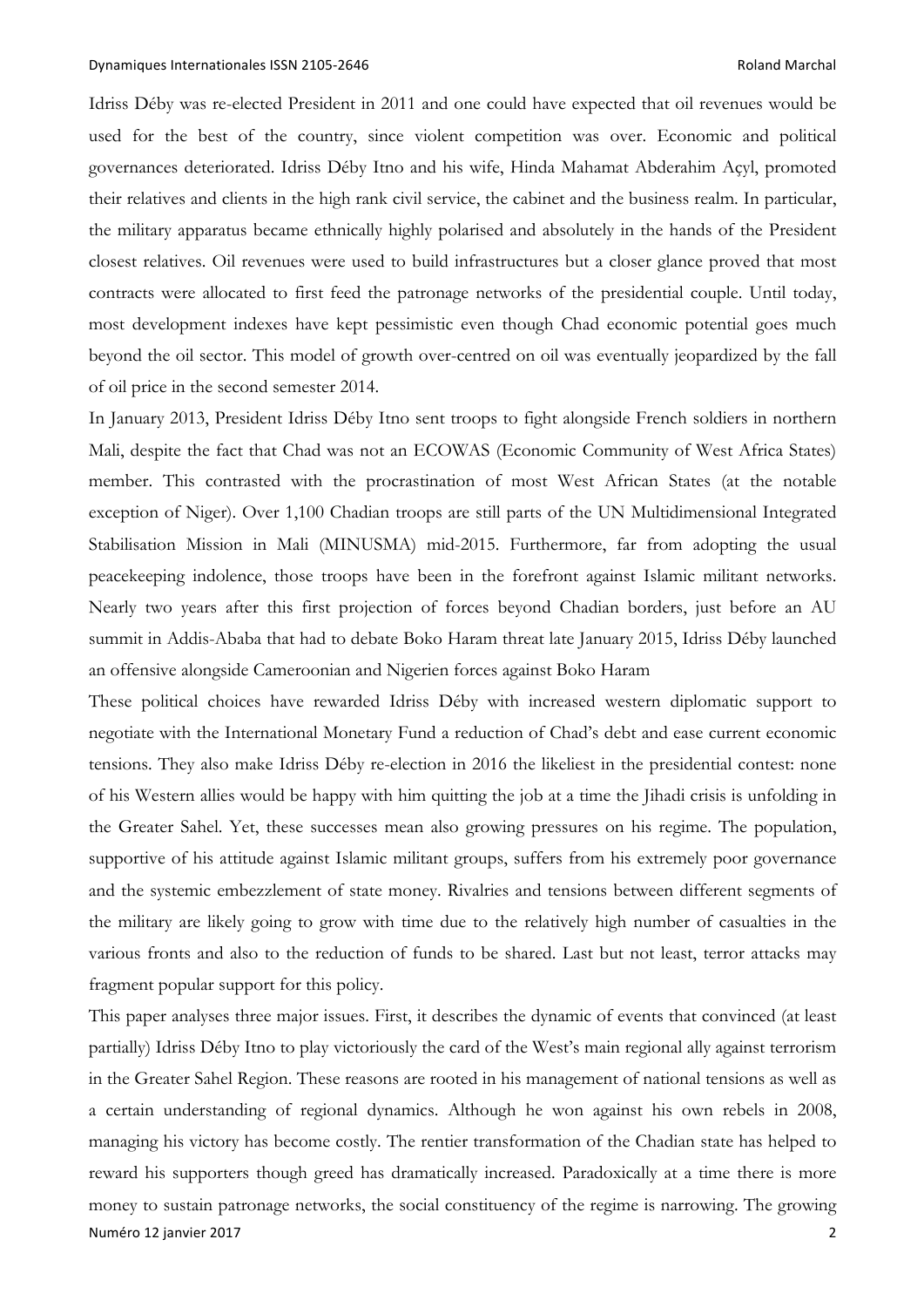marginalisation of the bulk population makes more credible the scenario of economic grievances feeding (not even politically motivated) riots against the regime, as witnessed over the last years.

A second section of the text reviews Chad relationships with its neighbours. Idriss Déby Itno inherited complex and sometimes tumultuous relations with them. After 25 years in power, he has also contributed to shape those relations. This description also underlines the importance of the 2011 Libyan crisis on the whole region. Data were collected through interviews in the region in April 2015, though fieldwork in CAR, Cameroon and Chad took place over the last two years<sup>1</sup>.

The conclusive section proposes a comparative explanation of how and why Chad could pretend to play the role of a regional military power, even though it cannot be a regional hegemon. Chad is not the first to try to haul up to this status. Others did on the continent and a comparison with Uganda would prove very useful to emphasize the strengths and weaknesses of Idriss Déby in that attempt.

## **Getting rentier: Chad in the 2000s**

The Chadian regime in 2015 is very different from what it was in the early 1990s or even in the 2000s. The ruling party, the Salvation Patriotic Movement/*Mouvement patriotique de salut*, (MPS) that was built in exile in 1989 after a failed coup against Hissène Habré was a coalition of different armed groups and after 1990 represented a large spectrum of ethnic groups. Beyond his own ethnic group (Bideyat a subsection of Zaghawa)<sup>2</sup>, he was joined by Gorane, a large section of the Arab community and others groups from the south and centre (Sara, Hadjaraï, etc.), the three first being over-represented in the security apparatus and being the backbone of his military apparatus. Although there is no ethnic census, a conservative estimate of the demography underlines how socially marginal the Bideyat and the more numerous Gorane are. Maybe because of this sociological feature, the MPS did not endorse sincerely multi-party politics. Elections were often rigged, even at the parliamentary level; freedom of association and expression was constrained by an omnipotent security apparatus and the rule of law was enforced in a whimsical manner. International pressures at different moments were necessary to obtain slow and fragile improvements in economic and political governance.

This picture changed in the 2000s due to the conjunction of three different dynamics. In order to contain international criticisms and build confidence with donors, the state improved its behaviour and, after the electoral fraud in 2001 appeared too big to be denied, Idriss Déby announced that he would

<sup>1</sup> Fieldwork was possible thanks to the support of Sciences Po (Paris) and generous research funding by the *Comité Catholique* contre la Faim and the Nordic International Foundation. The author is the sole responsible for this analysis.<br><sup>2</sup> Zaghawa encompasses people from Sudan and Chad (who are called Bideyat). In this piece, « Zaghawa » is often

many Sudanese Zaghawa settled in Chad after December 1990 and played a role in Idriss Déby regime. Yet, one should not downplay differences between Sudanese Zaghawa and Bideyat. As indicated later on, contradictions among Bideyat played a crucial role in the regime crisis throughout the 2000s. On these important nuances, see the work of Marie-José Tubiana on anthropological aspects.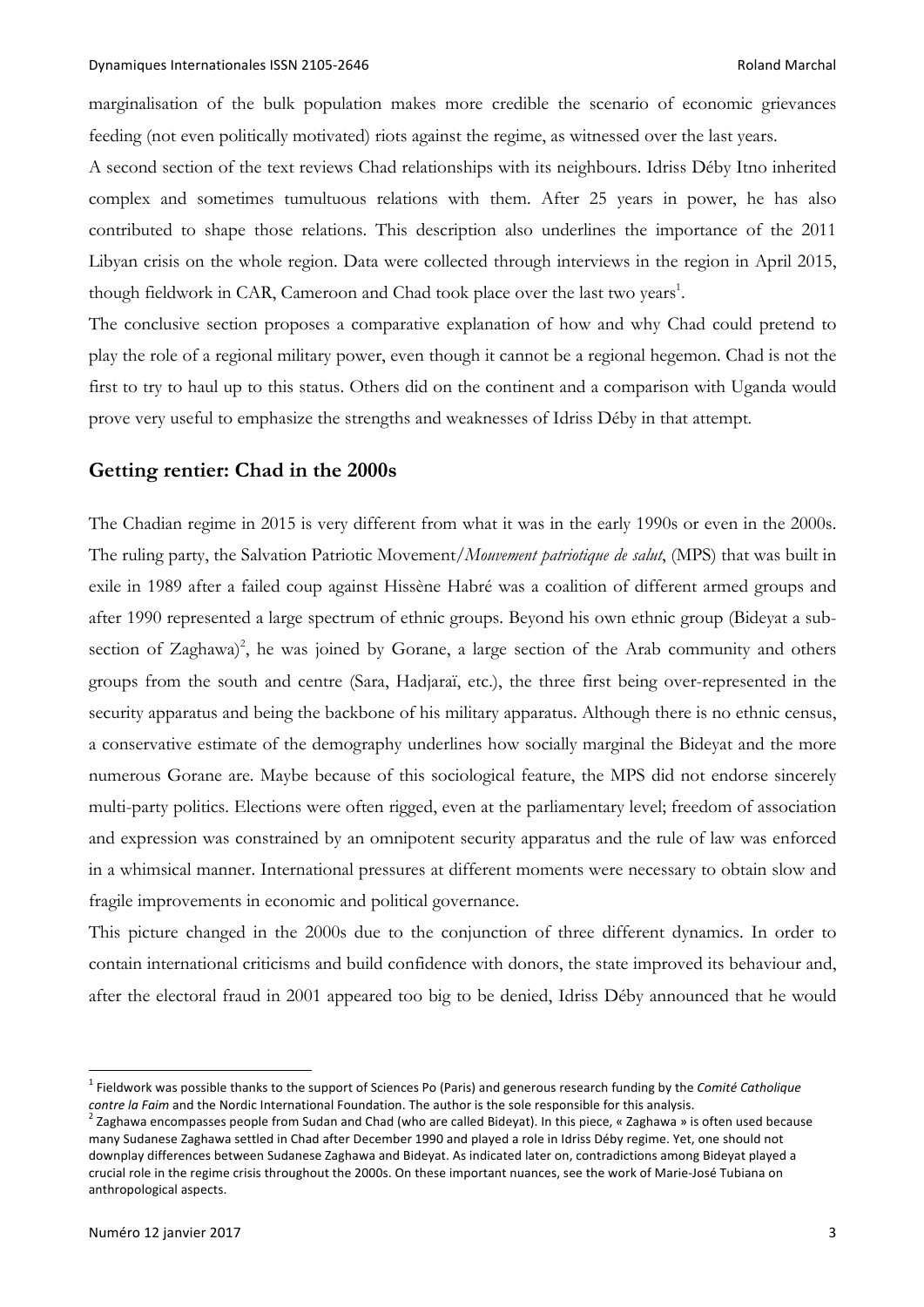stick to the constitution and leave the presidency at the end of his second mandate in 2006. Yet, promises only commit those who believe in them.

Darfur was not a quiet region in the 1980s. Idriss Déby in 1989 was indirectly involved in an episode of war in Darfur. New incidents happened there in the 1990s but had little impact on Chad (and even on the political situation in Khartoum). But, the conflict in Darfur that started in 2002/2003 was a very different confrontation and its regional implications were deeply felt in Chad.

Last but not least, Chad after a lot of efforts was able to start its oil exploitation in 2003. Although Idriss Déby was prisoner of a number of agreements with the World Bank and oil companies, he quickly contested those deals to have freer hand in managing Chad oil revenues. This was possible thanks to Paris support since Idriss Déby was facing a growing armed opposition backed by Khartoum. Even though that money was first spent on reinforcing the military capabilities of the regime, it also reshaped the working of the state apparatus and the relations between the population and the regime: oil exploitation was transforming Chad into a rentier state.

A decade later, Idriss Déby's regime looks like an old family kingdom as his sons, brothers, and (Hinda) in-laws have been appointed in state positions that give them access to money and power and coercion. The three highest positions in the Presidential Guard (called DGSSIE<sup>3</sup>) are filled by one of his sons and two nephews. The DGSSIE is nowadays more numerous and better equipped than the Army which is also controlled by close relatives. Recruits belong to ethnic groups that represent a small proportion of the population but identify their interests with Déby's: Zaghawa, Gorane and Arab (the two latter often due to their technical expertise and much less represented than the former though they are more numerous in the whole population) and few individuals from other groups.

As a result, Chad despite huge amounts of oil revenues is still described as one of the poorest countries of the African continent. Chad sits at 154 out of 174 on Transparency International Corruption Perception Index. Chad also ranks 184 out of 187 countries on the 2014 UN Human Development Index<sup>4</sup>. Daily life for most Chadians remains extremely difficult as the wealth has been accumulated by a very narrow group of relatives and clients of the presidential couple.

# *The succession crisis*

In 2001, Idriss Déby got re-elected President but the electoral fraud was too visible and France attitude not lenient. He announced<sup>5</sup> that this mandate would be his last one and he wanted to prepare a smooth transition to a new President. Yet, parliamentary elections in 2002 were not virtuous<sup>6</sup>, which already was a clear indication that Idriss Déby doubted his own promise. The French Prime Minister (1997-

<sup>&</sup>lt;sup>3</sup> DGSSSIE = Direction générale des services de sécurité des institutions de l'état<br><sup>4</sup> See for instance p. 4 at http://www.state.gov/documents/organization/228170.pdf<br><sup>5</sup> « Idriss Déby : 'Il me reste à préparer le Tchad http://www.ipu.org/parline-f/reports/arc/1061\_02.htm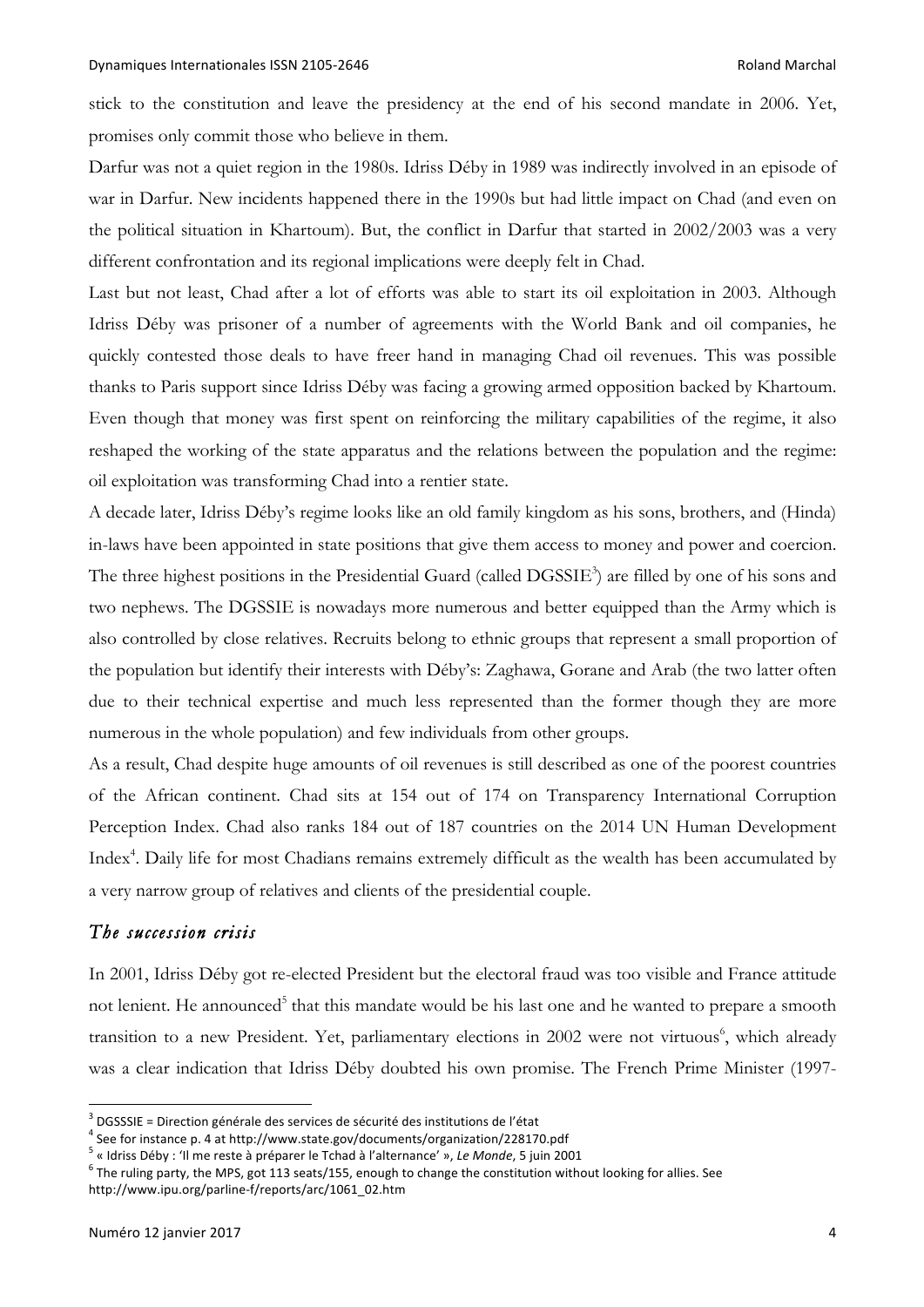2002), Lionel Jospin, had made any conciliatory move towards Idriss Déby conditional on better policies in Chad. When he lost the first round of the Presidential elections in April 2002, Idriss Déby knew that his relation with Paris would get quickly warmer.

In 2003, several clues showed that Idriss Déby was not anymore willing to keep his words, had he been once sincere about it. First, he got involved in regime change in CAR in March and he knew that events in Bangui would require him to continue to act decisively (which he did until summer  $2004$ )<sup>7</sup>. Second, oil exploitation that had needed so many compromises with the Bretton Woods institutions in the late 1990s got started and the flow of money after many years of budgetary diet was too rewarding to be left to others. Third, many among his closest supporters were nervous about keeping their wealth and properties if he gave up power in Ndjamena: Idriss Déby as President was seen as a guarantee of the continued impunity for those barons (at a scale that today appears minor).

Unsurprisingly, at the MPS Congress in autumn 2003, those latter enthusiastically proposed to amend the Constitution to allow Idriss Déby to get an unlimited number of mandates, a proposal he endorsed. This decision was far from consensual among those who had backed Déby for years as illustrated by the resignation of the Chad Ambassador to Washington, Ahmed Hassaballah Soubiane (a MPS heavyweight), and the absence of the two Erdimi brothers at the congress<sup>8</sup>. Some among Déby's associates expected to compete for the presidential position. Others, like Tom and Timan Erdimi who eventually led the armed opposition against Déby two years later, were concerned that the opposition would grow to a point that the regime and Bideyat be threatened. The Erdimi brothers were advocating a smooth transition at the cost of losing the presidential position. The political opposition was mobilized against possible constitutional changes as it knew that the MPS without Idriss Déby as President would split in many smaller parties and be easier to defeat. Some – yet weak and not numerous - found that this was the proof nothing would change without violence and used the war situation in Darfur to get sanctuaries.

In 2004, the Constitution was changed through a referendum that was seen by many as a scam. A coup attempt also failed and proved that some in the regime inner circle refused to endorse once more Idriss Déby taste for power. Late 2005, new armed groups emerged and announced that they intended to overthrow Idris Déby. Many officers in the military or the then Presidential Guard left to join the opposition: not only hardcore opponents such as Tama or Waddaï people but Zaghawa cadres who sometimes had helped building the regime they suddenly wanted to fight.

<sup>7</sup> Roland Marchal, « Aux marges du monde… en Afrique centrale *», Les Etudes du CERI*, n° 153-154, mars 2009, available at http://www.sciencespo.fr/ceri/sites/sciencespo.fr.ceri/files/etude153\_154.pdf<br><sup>8</sup> Tom and Timan Erdimi were instrumental in building the MPS and appointing key ministers and high rank civil servants in the

<sup>1990</sup>s.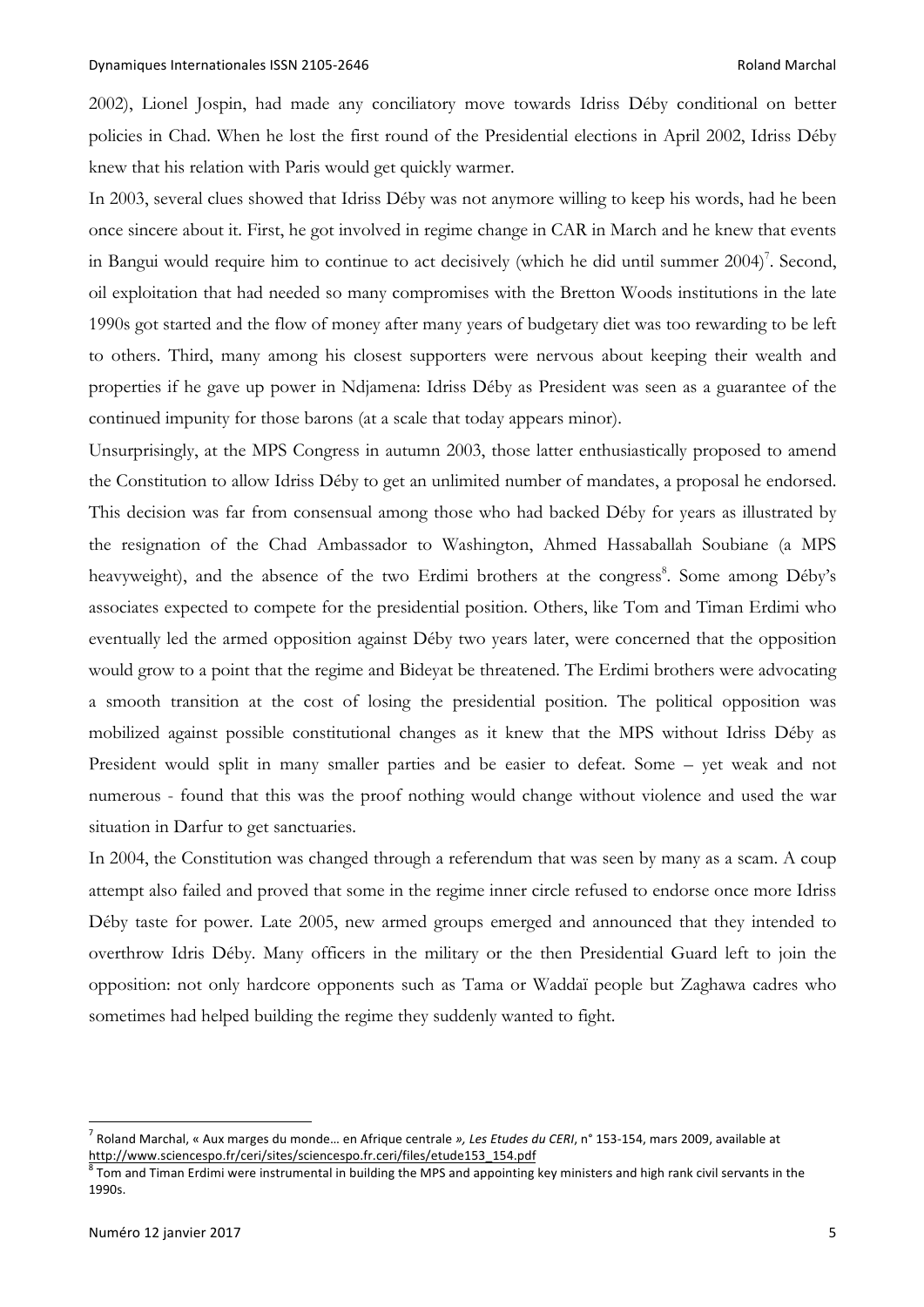This armed opposition was never united, beyond overthrowing Idriss Déby. It was a constellation of groups with different political backgrounds. Some represented an old opposition to the regime based on confrontations that took place in the 1990s. Others joined because they got an opportunity through the Darfur conflict to have sanctuaries and weapons. Those who eventually led this loose federation were from the inner circle of Idriss Déby. These groups were allied as much as competitors and failed to win not only because Idriss Déby got strong French backing but also because in key moments they preferred to lose the battle than to offer the victory to one of them. The Ndjamena battle early February 2008 is the perfect illustration of those divisions: armed groups were able to enter Ndjamena but split there on who should be named Interim President; a support contingent left Darfur with fuel and ammunitions as the battle was longer than expected but preferred to get lost and keep those goods for the next step.

Second, these armed groups were made up of Chadian people. This may sound obvious but it is not. France pretended that these movements were made up mostly of mercenaries paid for by Khartoum to Islamize and Arabize Chad in order to justify its support to a debatable regime. Khartoum was seen as capable to do that and therefore no one in the international community dared to challenge Paris views. The Sudanese Security Services were split on whom to help more than others and this provoked several artificial crises among the Chadian groups. The most striking aspect was that these Chadian armed groups never had a significant South Chadian membership not because Southerners were supportive of Déby (some were) but because Christians were seen suspiciously by Khartoum. This lack proved once more how the armed groups represented more a continuing rivalry among "northern" groups to share power than a truly national political coalition to achieve an agenda of democratization.

The civilian opposition tried to not associate itself with these armed groups but also felt that these latter were the only actors able to trigger changes. This ambiguity was genuine and became very costly since the main opposition figure, Ibni Oumar Mahamat Saleh, was kidnapped by Idriss Déby bodyguards and allegedly killed hours after the defeat of the offensive against Ndjamena early February 2008<sup>9</sup>. To a large extent, the civilian political organizations were the greatest losers of this period: the kidnapping of some of their leaders, whether they survived or not, meant that Idriss Déby would stay as the undisputed leader able to punish radical opponents. An EU guaranteed political agreement between the opposition political parties and the MPS to get free and fair elections in 2011 just proved naïve and a face saving step to Idriss Déby. When elections took place, the most important opposition leaders (all were from the South) were elected but the MPS got seats enough to change the Constitution (117 seats to the MPS and 14 to political allies on a total of 188 seats)<sup>10</sup>.

 $9 \text{ https://www.fidh.org/IMG/pdf/Rapportcommissiondenquette.pdf}$ <br> $10 \text{ http://www.ipu.org/parline-f/reports/1061.htm}$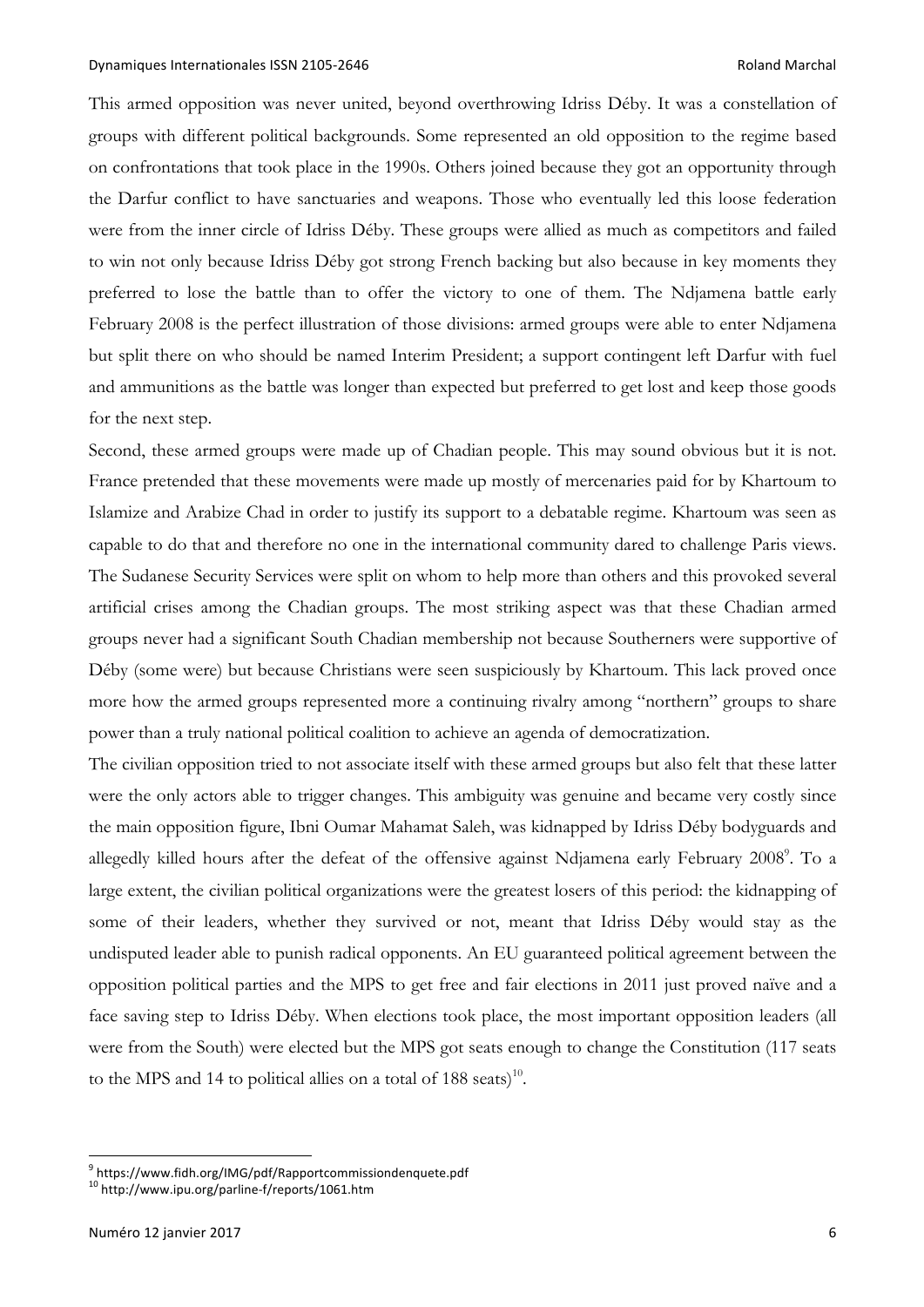But victory could be paradoxical. Today as yesterday, no one is able to say what would happen in Chad if tomorrow Idriss Déby passes away. Whatever the constitution states, tensions within the security apparatus and the ruling elites would likely be very disruptive, even destructive.

## *The regional implications of the war in Darfur*

Idriss Déby political longevity has also been linked to his mastering of relations with Khartoum. Throughout the Chadian civil war, Darfur was the primary sanctuary of armed groups willing to overthrow the regime in Ndjamena: the Frolinat was set up in Nyala, Hissène Habré and Idriss Déby made Western Sudan a base to take power in Ndjamena.

Déby's victory in December 1990 was due to a fragile but enduring *de-facto* alliance (or connivance at least) between the new Islamist regime in Khartoum, Qaddafi's Libya and François Mitterrand's France. Members of the ruling military junta in Khartoum were supporting Déby for Zaghawa politics. Khartoum wanted to deprive SPLM/A of facilities in Chad and to cultivate good relations with Paris. Qaddafi was concerned by plans made by the US and Hissène Habré to set up a Libyan guerilla movement led by the nowadays better known General Khalifa Belqassin Haftar<sup>11</sup>. François Mitterrand thought that Hissène Habré was becoming a liability for his of human rights violations, the growing US influence on him and his resistance to any accommodation with Paris on several important issues (including the status of *Epervier* Operation).

Idriss Déby operated without Sudanese constraints and received huge consignments of weapons and ammunitions from Libya. Moreover, Qaddafi pressured remnants of other Chadian rebel groups to join him against Hissène Habré. Sudanese Zaghawa also joined Idriss Déby and fought against Hissène Habré: beyond ethnic solidarity, they expected be integrated in the new Chadian army. Their number was such that Paris in the early 1990s pushed hard to send them back to Sudan: too many NCOs and officers were unable to speak or understand French and Paris was concerned that Islamists were also infiltrated among them. Among those who stayed in Chad, many got involved in the Darfur conflict in the 2000s, even though they kept their Chadian uniform<sup>12</sup>.

The Darfur conflict reshaped regional political alliances<sup>13</sup>. Qaddafi had scores to settle with Khartoum after he had escaped death in an ambush planned by Libyan refugees in Sudan in 1996. Many of his Islamist opponents were hosted by Khartoum by then (and went back to Libya only in 2011). Arming Darfur insurgents through Chad became one way of undermining the Sudanese regime. In Chad, due to the transnational shared identities (especially among Zaghawa) and family connections, particularly

<sup>&</sup>lt;sup>11</sup> http://www.jeuneafrique.com/Article/ARTJAWEB20141020171033/<br><sup>12</sup> El-Fasher Airport was taken in April 2003 by a group of Darfur insurgents dressed in Chadian military fatigues. The collusion between Chadian soldiers and Darfur insurgents was so clear that increasingly Khartoum questioned its trust in Idriss Déby.<br><sup>13</sup> Roland Marchal, "Chad/Darfur: How Two Crises Merge", *Review of African Political Economy*, V 482.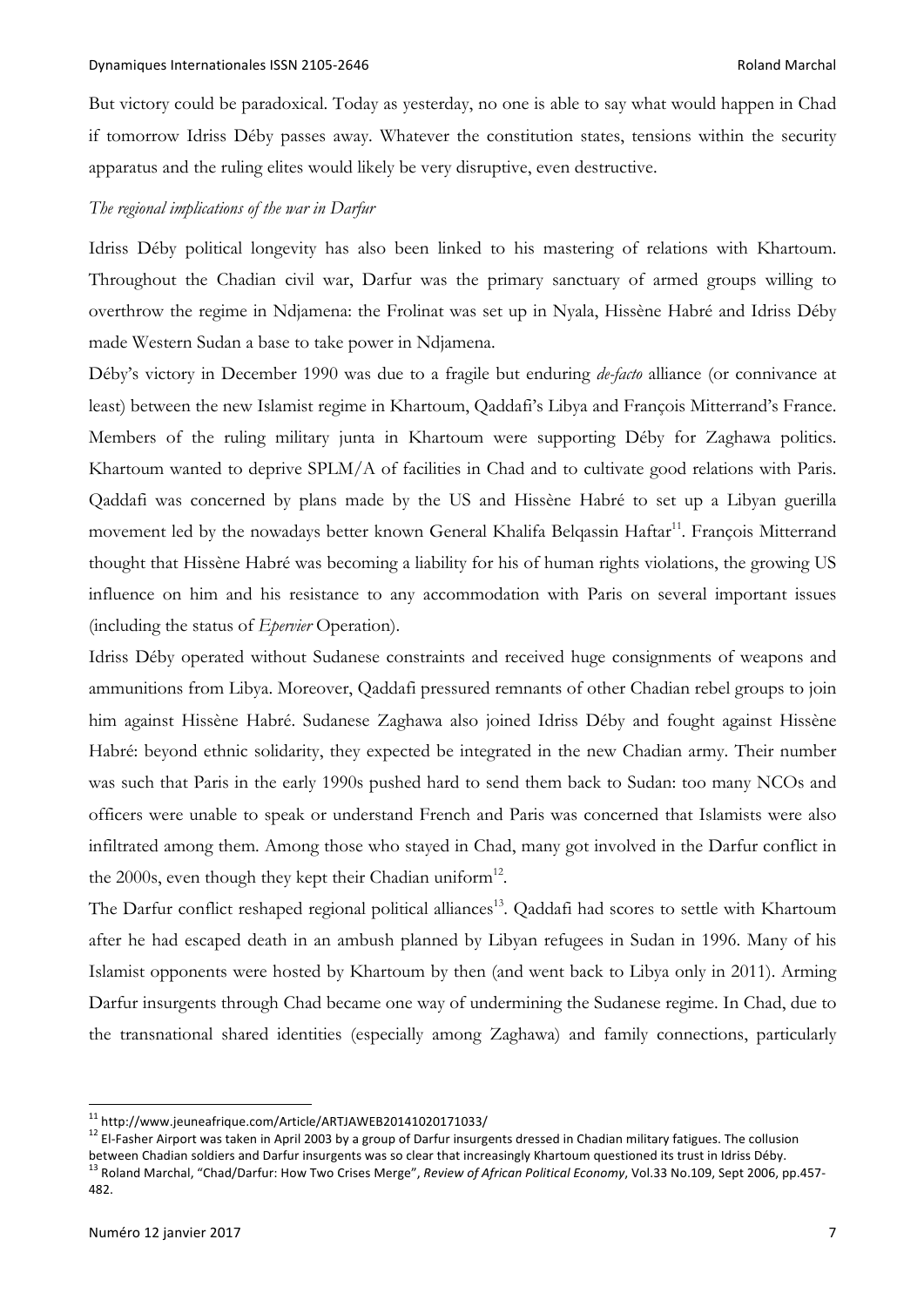between the Justice and Equality Movement leaders and Idriss Déby extended family, the neutrality claimed by Idriss Déby evaporated as the crisis was unfolding in Darfur.

At first, Idriss Déby was not willing to support the Darfur rebellions because this endangered his good relations with Omar al-Bashir and also because those rebellions somewhat challenged his authority among Zaghawa people. But this stance became impossible at a time his Chad-grounded armed opposition was taking shape. Opportunistic alliances between Darfur and Chad rebels could have been built and would have altered the balance of forces in Ndjamena. Two years after the beginning of the conflict in Darfur, in July 2005, Idriss Déby crossed the red line and changed the *de-facto* informal support into a more official endorsement of the Darfur insurgents beyond the diplomatic niceties that were still exchanged between the two capital cities.

Between autumn 2005 and summer 2009, the Darfur conflict and the succession crisis in Chad became deeply connected due to regional alignments and Zaghawa power struggle both in Chad and Sudan. After several years of open confrontation, Ndjamena and Khartoum came to terms that its continuation would have negative effect on the survival of both regimes<sup>14</sup>. It was smarter to de-escalate and define the rules of a new coexistence. This was done in the second semester 2009 and was illustrated by important events on each side. JEM leader was not anymore authorized to stay in Chad and was eventually killed in an air strike while the Sudanese Intelligence Chief, Abdallah Gosh, who had been the strongest supporter of destabilizing Chad, was dismissed.

From that period on, both regimes have cooperated to secure their interests in the border area. Chad intervenes inside Darfur against armed groups opposed to Khartoum and tries to split them, if not defeat them. Chad, Sudan and CAR have joined efforts to build a joint military force which mandate is to secure the three border area.

## *The rentier curse*

Oil exploitation drastically changed the demeanour of the Chadian State but this transformation was not immediately visible because, over the first years, oil revenues were mostly allocated to the military budget. Military expenditures of Chad surged by 663 percept, between 2000 and 2009<sup>15</sup>. Only after 2009, oil revenues started being spent on other aspects.

The confrontation with its internal opposition was won by Idriss Déby the cost of that victory was high. Rebellion is a way of life in Chad<sup>16</sup> and many Déby supporters could not understand why their

<sup>14</sup> Jerome Tubiana, *Renouncing the rebels: local and regional implications of the Chad Sudan rapprochement*, Small Arms Survey, 2011, available at http://www.smallarmssurveysudan.org/fileadmin/docs/working-papers/HSBA-WP-25-Local-and-Regional-

Dimensions-Chad-Sudan-Rapprochement.pdf <sup>15</sup> Lena Guesnet, **"**Oil, conflict and military expenditure: The Chad example", Stockholm, SIPRI, 2013, available at http://www.sipri.org/research/armaments/milex/ICES2013/papers/archive/guesnet-oil-conflict-military-expenditure-chad Gilbert Maoudonodji, *Les enjeux géopolitiques de l'exploitation du pétrole au Tchad*, Université Catholique de Louvain, Presses de

l'Université Catholique de Louvain, janvier 2009.<br><sup>16</sup> Marielle Debos, *Le métier des armes au Tchad. Le gouvernement de l'entre-deux guerres, Paris, Karthala, 2013.*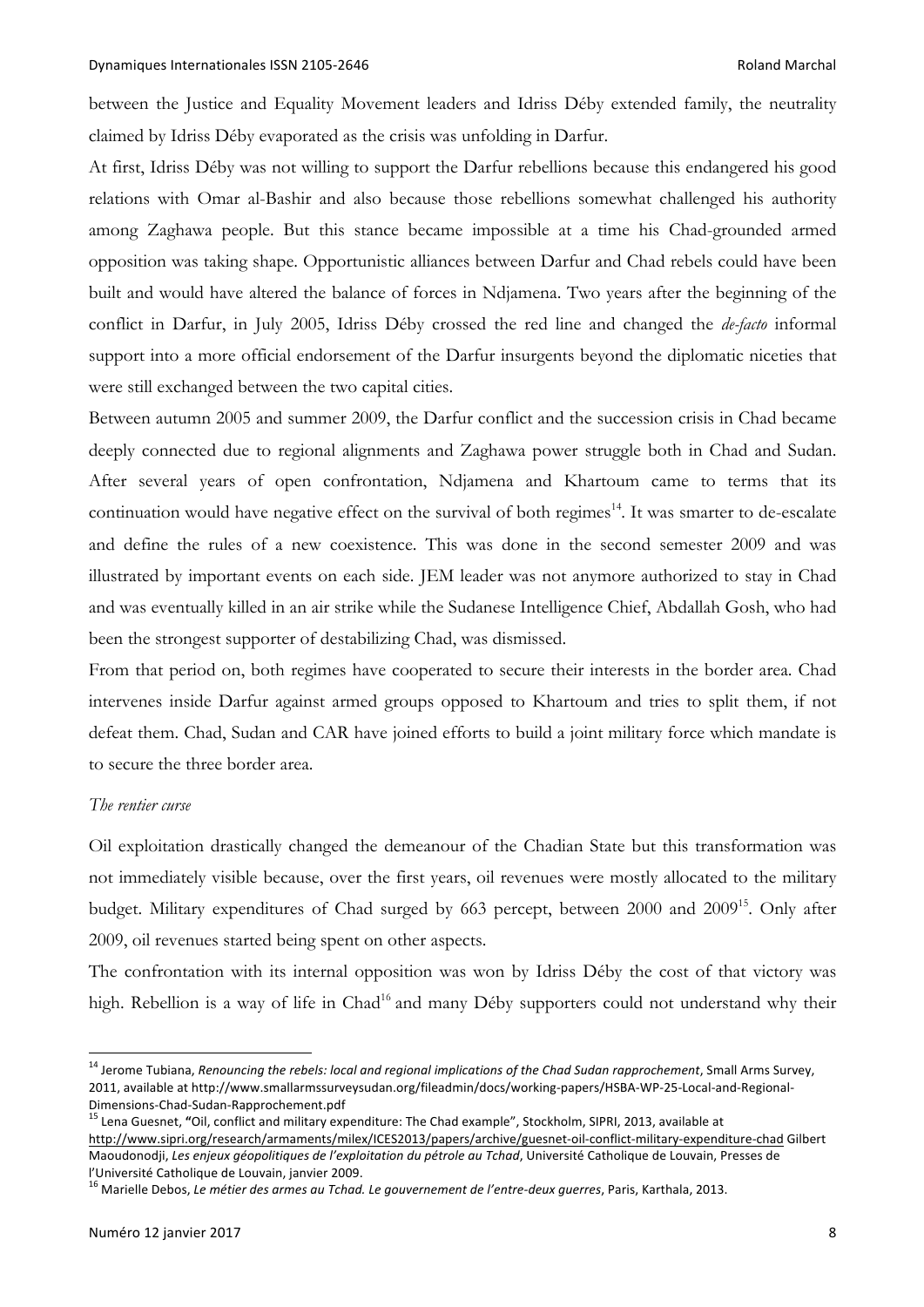President was unwilling to accommodate his armed opposition the same way he had done it in the 1990s. Moreover, because the Bideyat are not numerous in Chad (maybe about 2-3% of the population), casualties have always been taken seriously because they could alter the balance of forces not only among Bideyat sub-clans but also between Bideyat and other groups such as Gorane or Arabs. As a matter of fact, the fighting throughout 2005 and 2008 took many Zaghawa and Bideyat lives, especially in February 2008 at Massaguet (90 km far from the capital city). In order to repair the damages within his extended family and Zaghawa at large, Idriss Déby after his victory needed to reward or compensate his parents and appointed them in the state apparatus. To a large extent, he won the war making clear that if he were overthrown the Zaghawa would lose power and now that victory was reached his regime had to be their regime<sup>17</sup>.

To understand the magnitude of this shift, one should compare this new stance with his own attitude in the early 2000s when he was careful not to give the impression that he was giving free rein to his own family at least as far as the state apparatus was concerned (many of his relatives were already conducing trade and business without caring much about taxation and regulation).

This "family-sation" - to say it this strange way - became particularly manifest in the way recruitment in the security apparatus was carried out. In 2010, to prove Paris his good will, he undertook a further reform of the security sector. He dismissed many old generals and colonels (by then Chad's military looked Mexican with more than 60 generals) and requested them to quit villas owned by the state. Army units were also rebuilt and gave chance to more national inclusiveness. Yet, a closer glance over a longer period shows that financial rewards to leave the military were very generous, and more problematically many were recruited back after January 2013 when military adventures restarted in Mali and CAR. From 2013 onwards, new recruits became employed in the Presidential Guard or the Army but many (if not most) of those who are Zaghawa and Gorane joined the former while others had more chance to join the latter.

This patronage policy went beyond the state apparatus<sup>18</sup>. In Chad, the state provides the private sector with generous contracts. Many clients of the regime became richer overnight because they set up paper companies that were given contracts they had no skills to undertake. The options were to either take a generous commission and sub-contract a more capable firm, or grab the whole payment knowing that informal bargaining with people at the presidency could avoid problems with the judicial system. Anyway, being imprisoned for embezzlement of state money has not been a major issue after 2009 since people are released without any further legal actions after a few weeks or months.

<sup>&</sup>lt;sup>17</sup> In 2006, when defections were multiplying in his entourage, Idriss Déby changed his official name to make it Idriss Déby Itno. Culturally, everyone knew that he was indeed the grand-son of Itno but this was a way to remind all descendants and relatives of Itno that he was one of them and should benefit from their protection as much as he had to help them.<br><sup>18</sup> Géraud Magrin, Voyage en Afrique rentière. Une lecture géographique des trajectoires de développement, Paris, Publi

la Sorbonne, 2013.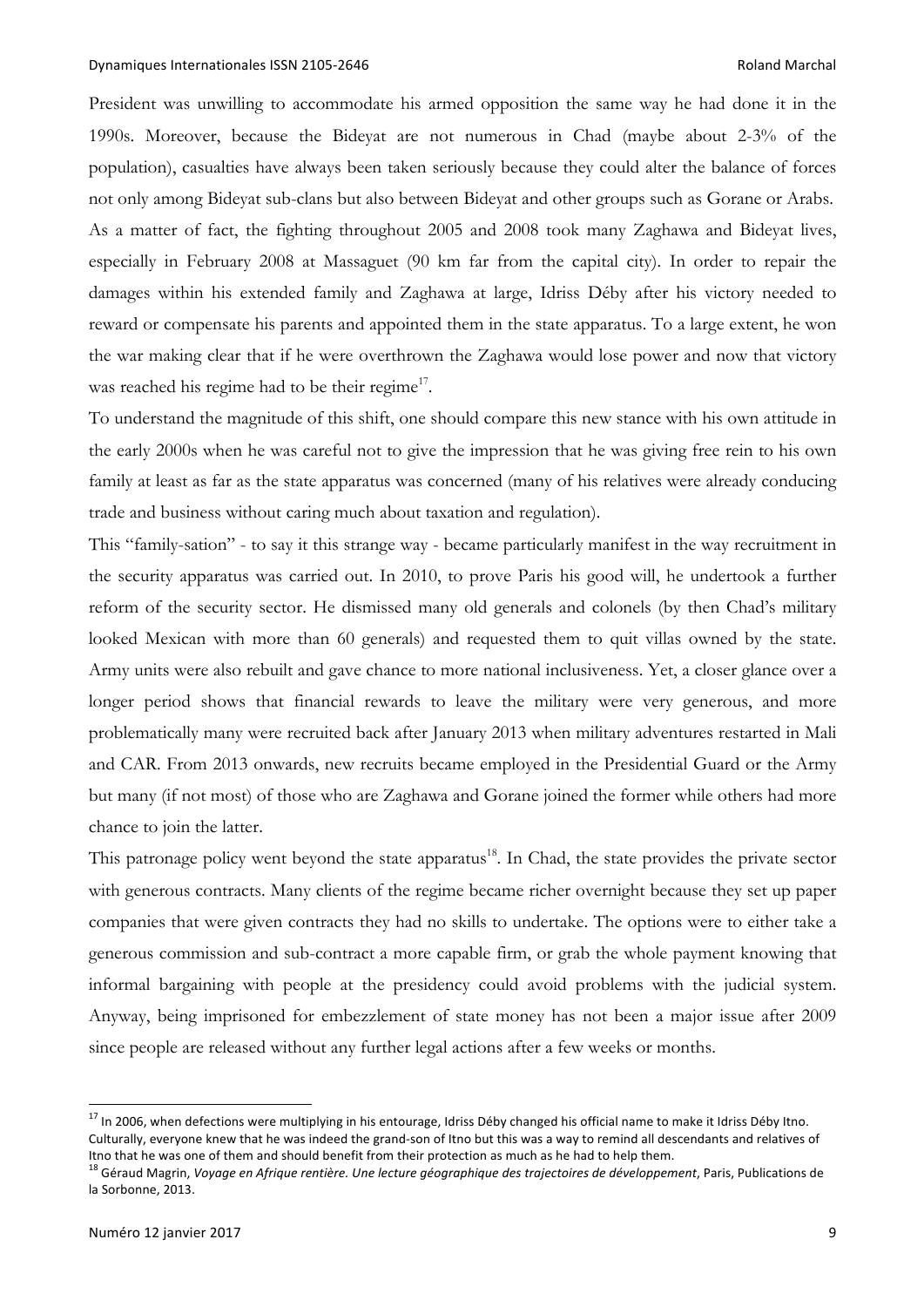Idriss Déby drew lessons from the 2000s crisis and secured his position within his own ethnic group by employing the youth and providing economic opportunities through the state or the private sector to many others. Gorane, who could be the most dangerous contenders, also benefited from the same advantages<sup>19</sup>.

Furthermore, the rentier state allows Idriss Déby to act in a very different field: reshaping Bideyat customary authority. His Kolyala sub-clan, during the colonial period, got once the chieftainship of the Bideyat but lost it. At one point mostly to take revenge from more "aristocratic" sub-clans such as Kobé, he imposed his brother, Timan; as a traditional chief. This "coup de force" was met by sarcasms. This has no much implication until the war started in Darfur. Timan Déby was related to Dr. Khalil Ibrahim, charismatic JEM leader while Daoussa (Idriss elder brother) was also a strong supporter of Zaghawa leaders of the Darfur insurgency. The President had to clarify his stance after reconciling with Khartoum. While Daoussa faced one further (but short) moment of disgrace, it became necessary to remove Timan Déby from that position to curb suspicion among Sudanese securocrats. This decision was also necessary because Timan Déby was increasingly contested among Bideyat because parochial arguments about customary duties.

However, Idriss Déby had no other alternative than becoming himself the new traditional chief: again, this move was mocked by many Bideyat for customary or more political reasons. His current policy (that requires money) is to appoint many junior chiefs who basically can only exist if they contest the traditional (older) hierarchy. By doing so, Idriss Déby settles score with more aristocratic families who at one point were inclined to support his opposition and also makes sure that no one would have moral authority strong enough to contest him in the social arena. However, he cannot revenge without any risk: hot-tempered Bideyat feel humiliated and claim that they are going to join opposition parties even if those latter are led by Southerners (but Muslims)<sup>20</sup>.

All those mechanisms to build and sustain patronage networks are eventually based on oil revenues. Despite recurrent arguments with oil companies and a very lax spending of oil revenues, this could have gone ahead for years but the collapse of the international oil price late 2014 meant that Chad ruler would not have the same freedom. Chad budget for 2015 was cut twice because of unrealistic forecasts on oil price and payments of salaries for the civil service were substantially delayed<sup>21</sup>.

In 2015, in at least three occasions the police decided to shut on demonstrators either to save colleagues or because they could not control the rioting populace. When the sons and daughters of the ruling elite share a cosy life, most children and teenagers of the same age see their existence poisoned

<sup>&</sup>lt;sup>19</sup> Roland Marchal, « Le Tchad entre deux guerres ? Remarques sur un présumé complot », *Politique africaine*, n°130, June 2013.<br><sup>20</sup> This also raises another aspect no discussed here. Over his rule, Idriss Déby never ac

northerners. Ibni Oumar Mahamat Saleh was a likely powerful competitor and he « disappeared » in February 2008. Southerners can join the opposition because they are not seen as potentially dangerous for his regime.<br><sup>21</sup> See for further details http://www.gramp-chad.org/index.php/fr/ and also Africa Confidential, "Winning battles, losing wars",

*Africa Confidential*, vol. 56, n°10, 15 May 2015.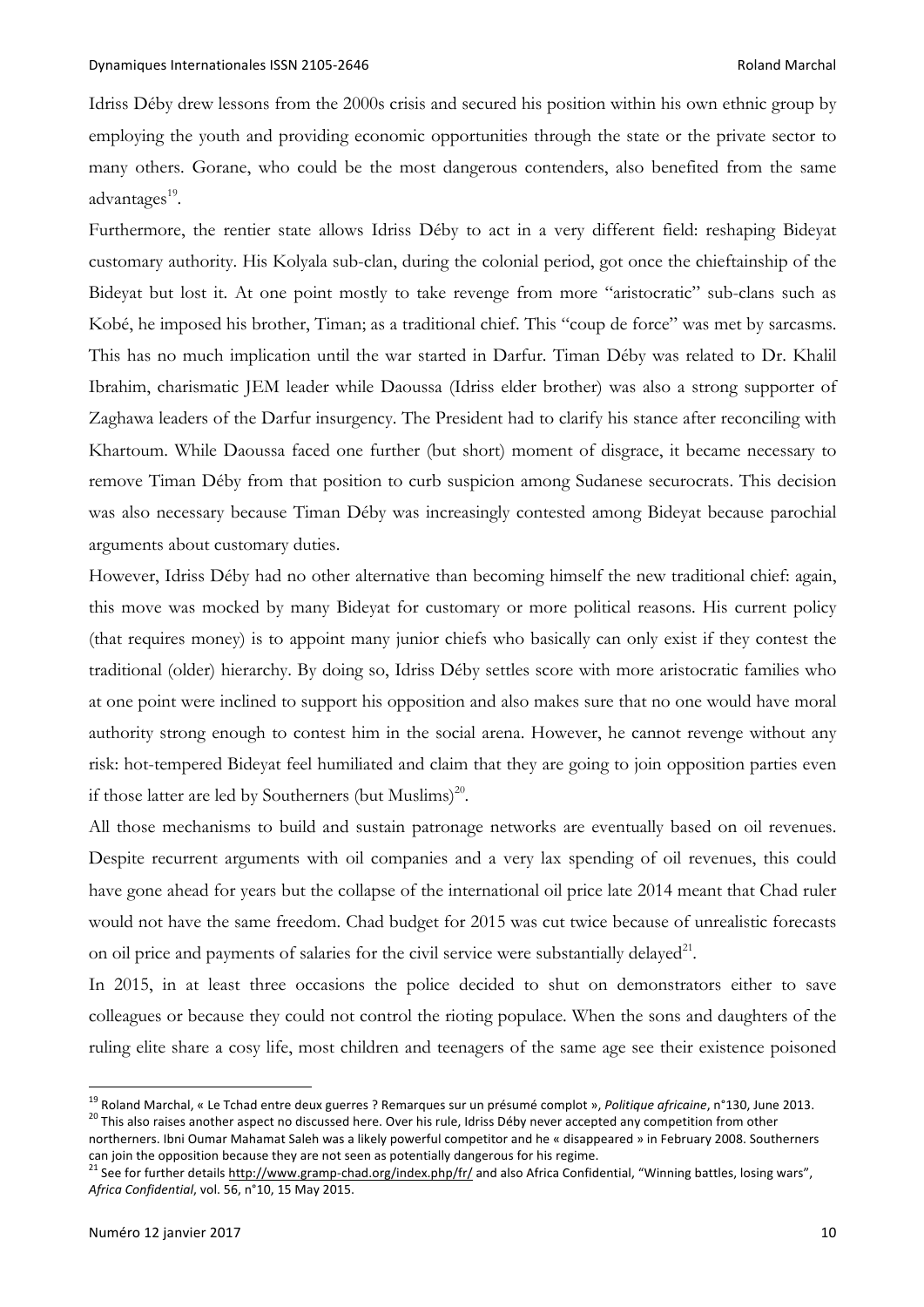by scarcities, bad education and low expectations. What was very striking in the demonstrations was not police violence but youth who behaved as if they had nothing to lose anymore and were provoking the police forces. Civil society organizations and political parties in Chad look very carefully at political dynamics in Burkina Faso, Democratic Republic of Congo and Burundi: at least change may happen… It is in such a context that one should analyse the emergence of Chad as a military power in the Sahel.

# **Chad through its frontiers**

This section provides an overview of security threats encountered by Chad with its neighbours. The difficulty is often that informal relations are more structural than official ones but are not well-known<sup>22</sup>. The nature of the threat also creates additional shortcomings in the sense that few writers deconstruct certain situations. For instance, is Boko Haram in northern Cameroon exactly the same movement as in Borno State inside Nigeria?

The main strength of Chad is that, for the time being Boko Haram and other Jihadi groups are kept at its borders and not really present at the grassroots level, despite several bloody terror attacks in Ndjamena and the Lake region. This is not to say that Chadian society is unscathed from radical tendencies but these latter are not assertive enough to challenge the State. For years, certain ethnic groups that often had had durable business relations with Gulf societies developed forms of Wahhabism and Salafism: among them, Boulala and Kreda are the more numerous.

Outside observers (such as this author) often pay more attention to this form of religious changes because they are boosted by globalisation than other forms that are deeply rooted in local histories of parochial conflicts and temporary migrations over the border for education purposes. The Boudouma, today the strongest Chadian supporters of Boko Haram, belong to this latter category. They are not Jihadi but obediently follow their sheikhs who have increasingly been polarised by events in northeastern Nigeria. Land issues, ethnic solidarity, religious elites and the lack of any decent State presence, can identify them as potential Boko Haram supporters….

Paradoxically, Chad's military strength may provide an incentive for militant groups to find popular support in Chad. As Somalia case proves, Islamist radical movements try to reinvent themselves as transnational entities that could strike troop-contributing countries. Today, one can see the premises of that situation in Niger and Cameroon. Yet, one cannot conclude directly that this is going to happen soon in Chad, despite bloody attacks in Ndjamena.

Thirdly, Ndjamena may feel safer on its border with Sudan and CAR but the duration of the conflicts in these two countries may produce destabilizing effects in Chad, even though they likely won't take the shape of Islamist armed groups. What is missing is a clear strategy of regional states and the

<sup>22</sup> Janet Roitman, *Fiscal Disobedience: An Anthropology of Economic Regulation in Central Africa*. New York, Princeton University Press, 2005.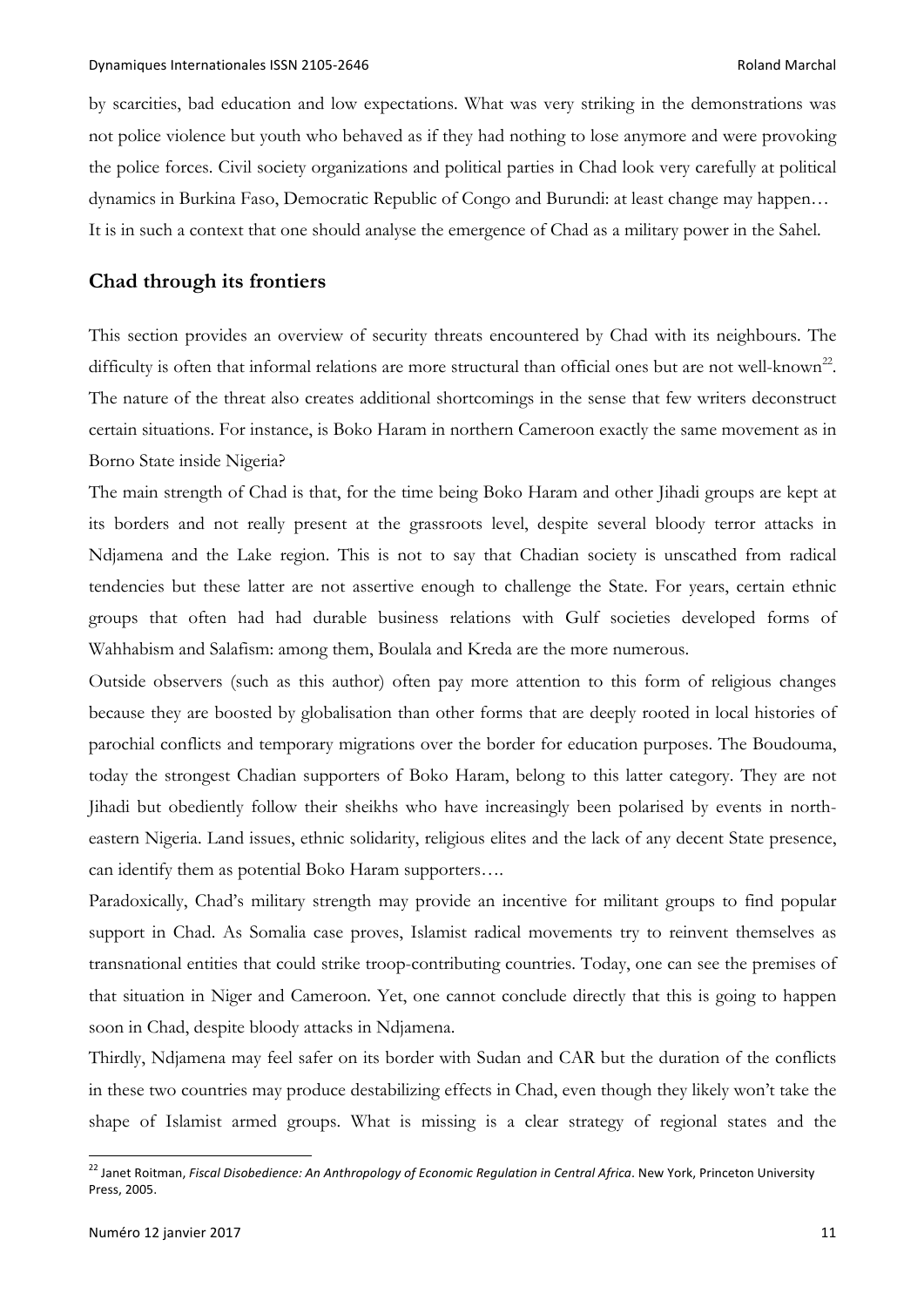international community to find an acceptable solution for all. States should not be the only ones to be blamed for this bloody stalemate. The Darfur insurgent movements as well as the uncompromising attitude of Khartoum exhausted the good will of many mediation teams. CAR Seleka and anti-balaka groups have no more any chain of command and never proved politically accountable.

Fourth, currently the international headlines are on Boko Haram though it is increasingly obvious that this problem is not going to be solved soon. However, one should be concerned by events in South and South West Libya because the crystallising elements of the next crisis are there. The pending question is whether the two crises may eventually connect with dire consequences for the whole Sahel.

#### *A long and unsuccessful intervention in Central African Republic*

Chad was instrumental in organising the coup that overthrew Ange-Felix Patassé in March 2003. It was organised by regional states and endorsed by Paris. Ange-Felix Patassé was a whimsical President who destroyed what was left from the CAR state after three decades of dictatorship. The CAR President also entertained unconventional alliances, especially with Muammar Qaddafi, Chadian rebels and Jean-Pierre Bemba, who were not seen favourably by Paris, to say the least. The new incumbent, General François Bozizé, was not a strong character and Idriss Déby thought he could not only be the kingmaker but also stay as the mentor of the new regime. When François Bozizé questioned this status from 2009 onwards, relations between the two heads of State started deteriorating.

The links between the two countries were not only political: there were significant economic interests in general trade, transportation, livestock and diamond. Chadian military contingents were the backbone of successive regional forces which mandate was to consolidate peace and security in CAR, while helping to demobilise armed groups: FOMUC (2002-2008), MICOPAX (2008-2013), MISCA (2013- 2014). As corroborated by the launch of Operation Sangaris on  $5<sup>th</sup>$  December 2013, all those regional operations failed to deliver.

When the Seleka (a loose coordination of armed groups) was able to get close to Bangui in December 2012 and obtained a power sharing agreement signed in Libreville with François Bozizé in January 2013, many observers thought that Idriss Déby had made a point since that movement would not have existed without Chadian (unofficial) backing. When the Libreville agreement collapsed and the Seleka took over Bangui late March 2013, experts thought that history was repeating itself and that the new President, Michel Djotodia, would act as a spokesperson of Idriss Déby.

This did not happen. Although apparently united behind Michel Djotodia, Seleka contingents were looting and killing endlessly. While in 2003 and 2004, the Chadian military present in CAR intervened several times to contain the predation of the "libérateurs" (i.e. the Chadian mercenaries who were the real striking force behind François Bozizé), in 2013 it stayed idle. One likely explanation was that many Seleka mid-level commanders were actually Chadians, either people who had rebelled against Déby in the 2000s and stayed in Darfur where they had been recruited by Seleka leaders or fighters who had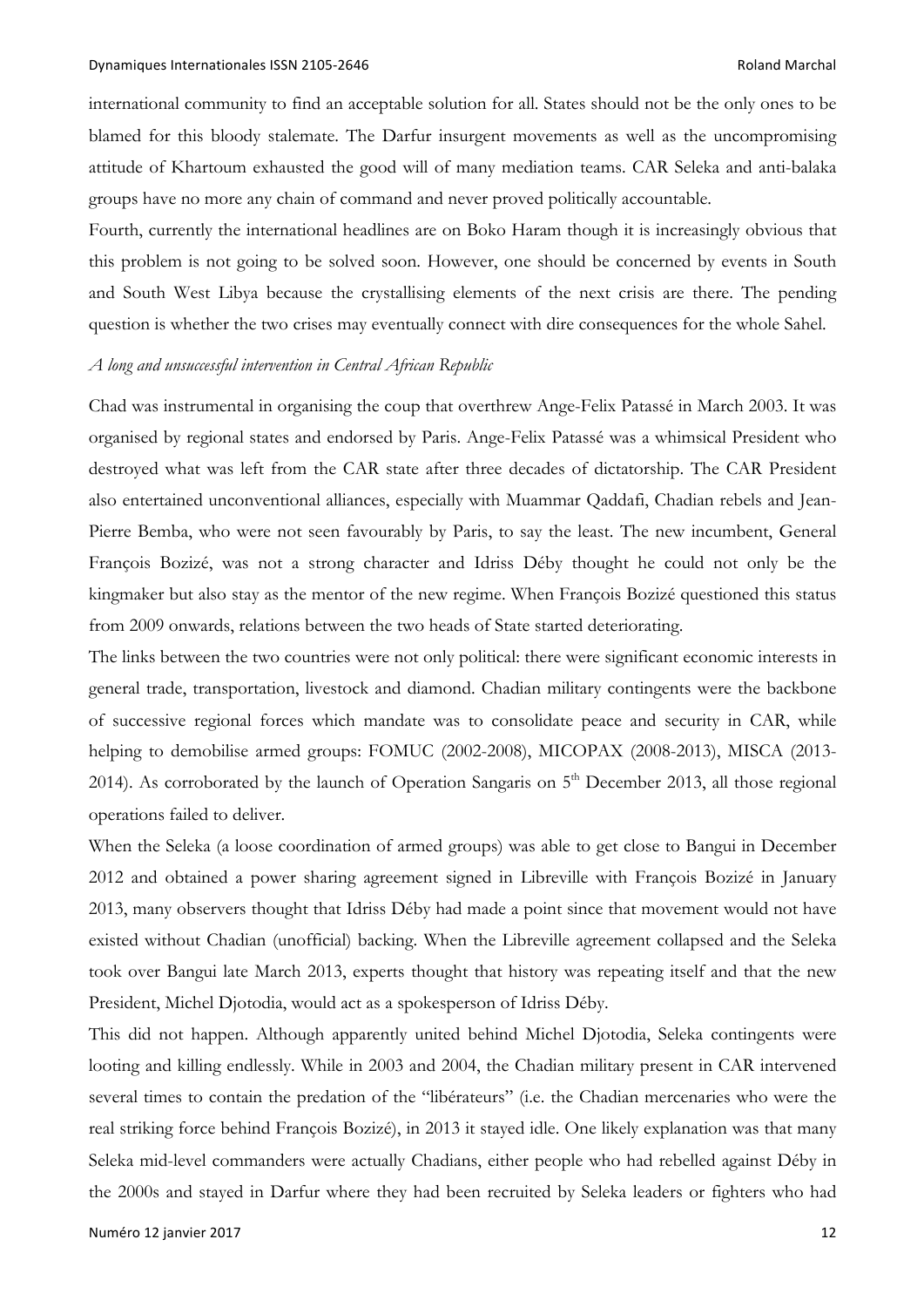reconciled with Idriss Déby's regime and were demobilised in Chad but left out and ready for a new well-paid military adventure (many were promised 15 FCFA millions #25,000 US dollars<sup>23</sup>). Few others had been involved in Khartoum funded militias that first fought the insurgents in Darfur and then became highway bandits and community vigilantes.

The situation in CAR deteriorated quickly without any regional or international reaction. When in June 2013, major international NGOs called for an international action to stop the population predicament, neither Paris, nor Washington, nor New York reacted. Regional capital cities kept silent as well. In summer 2013, a constellation of vigilante groups, the anti-balaka, emerged in the centre north of the country and recruited at first among François Bozizé ethnic group (Gbaya) and, later on, among the Christian community that represent about 85% of the population. Although there was not any religious argument *per se*, the population perceived the Seleka as made up of Muslims (mostly Chadians) and this perception contributed to make the conflict communal. The anti-balaka carried out numerous mass killings of Peulh/Fulani/Mbororo pastoralists, small traders, shopkeepers and other Muslims. The spiralling violence orchestrated by the two groups created havoc.

In December 2013, France intervened and immediately got MICOPAX backing. Soon after, Chad contingent was accused to side Muslims and Seleka. In April 2014, after several bloody incidents Chadian soldiers who were attacked by hand grenade responded by shooting civilians in front of UN witnesses. The new Interim President, Catherine Samba-Panza, publicly criticized Chad. Furious, Idriss Déby called back his troops and closed the border…

The situation became dysfunctional, if not dangerous. Economically, pastoralists are stuck in Chad Salamat region as the border is officially closed. The support (or laissez-faire) of Idriss Déby to Seleka factions is partly aimed at building protection for the pastoralists to access grazing land in CAR. While the economy should have been a reconciling tool, it is bringing more militarisation. Politically, it is unclear what Idriss Déby wants to achieve. Does he pretend to be again a kingmaker in CAR and use the Seleka as a dangerous tool to prove how necessary he is ("Myself or the chaos?")? Does he want to protect a Muslim community that suffered much because of its perceived association with him? Does he just want to use CAR as a playing ground to confront the remnants of his armed opposition from the 2000s?

The Seleka has split in several contending groups and if there were any chain of command before, it has disappeared. At this stage, it is unable and unwilling to destabilise southern Chad but many small groups of highway bandits operate nowadays at its periphery. This is why the continuation of the crisis in CAR is dangerous for Chad. Instability (whether purely criminal or politically tinted) can eventually spill over the border.

<sup>&</sup>lt;sup>23</sup> Interviews with Seleka officers, Bangui, May 2013.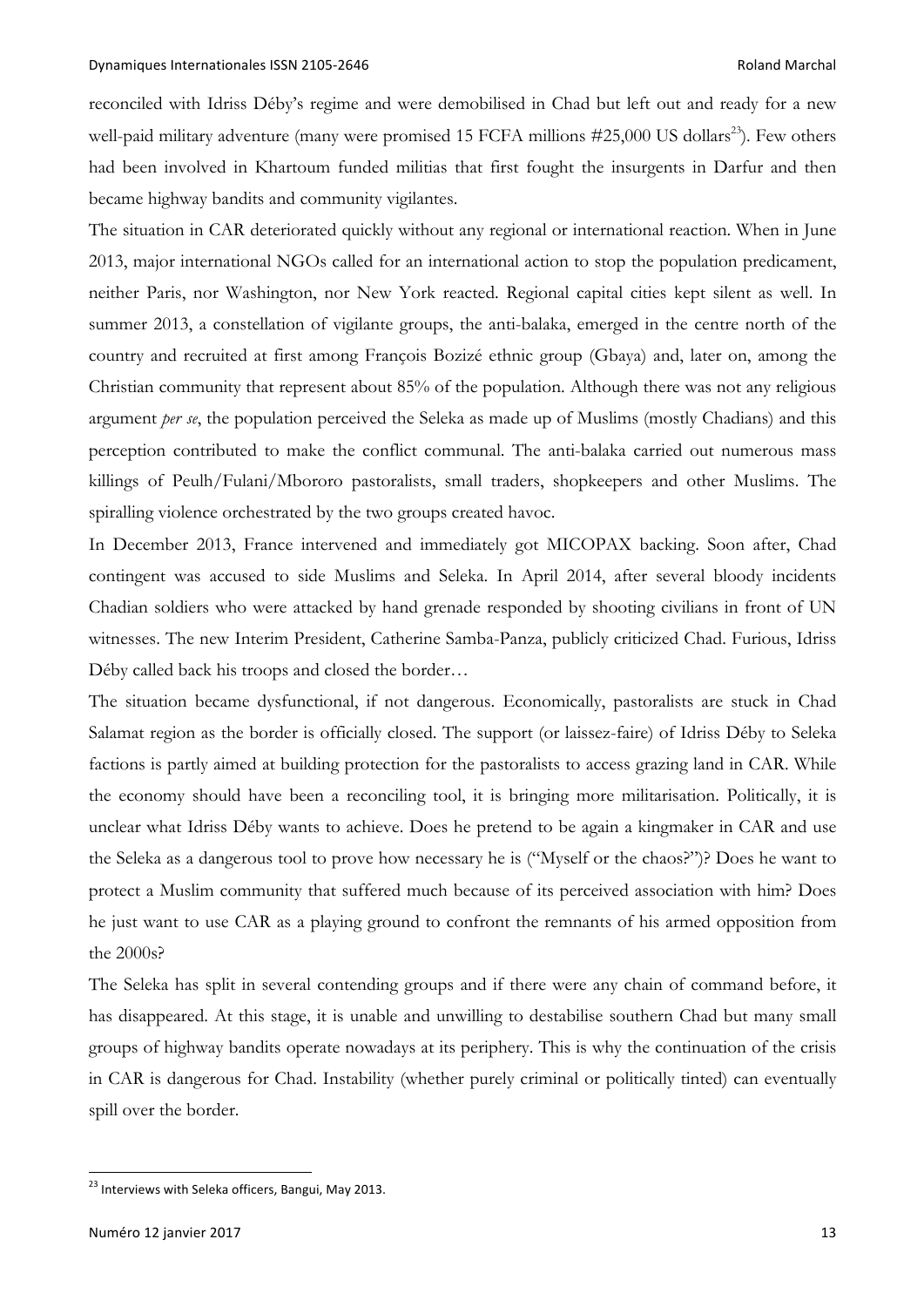The anti-balaka/Seleka religious reading can have some echo in South Chad, even though the issue of citizenship that is at the core of the CAR crisis does not make sense in Chad. Relations between Christians and Muslims in Chad are much more different than in CAR because Islam is better represented and is practised in the north, centre and south of the country even though its demographic importance is not the same everywhere.

#### *Dealing with Boko Haram*

Chad was not immune from the Boko Haram conflict. Many Nigerians (including members of this Islamist organisation) sheltered in Chad. This was a concern for security services even though up to 2014 no terrorist action was undertaken inside Chad. But late 2014, there were signs that a surge of military activities near the Chadian borders would end up inside Chad: weapon consignments were confiscated in Kousseri, a Cameroonian border city; armed incidents happened on Lake Chad's small islands. Boko Haram had to reinvent itself as in mid-2013 it had decided to reinforce its presence in the countryside since the Nigerian army and police were getting more assertive in cities. The regional intervention became certainly a further incentive for this movement to get regionalised and claim a global Jihadi affiliation (to ISIL).

Maybe more by osmosis than a plan, Boko Haram got supporters in Lake Chad islands. This area is one of the poorest in Chad, certainly one where the state has been mostly absent for decades. The livelihood is rustic, organised through farming and small pilgrimages to local sheikhs tombs. As the border between Chad and Nigeria is not demarcated, people move indiscriminately from one side to the other. Support to Boko Haram seems mostly ethnically grounded. Chad also had a tradition to get children sent to Quranic schools in north-eastern Nigeria. Because of the conflict, many were expelled back to Chad but there is no (official) indication that some of these *al-majiri* (Quranic students) are Boko Haram followers.

In October 2014, Idriss Déby tried to facilitate a dialogue between people close to Abukar Shekau, Boko Haram leader, and Jonathan's representatives: a new meeting should have been reconvened in December 2014, had the two sides implemented the confidence measures they had agreed upon. Nothing happened (on both sides) and Idriss Déby was right to believe that time for a greater confrontation had come.

Goodluck Jonathan underplayed the seriousness of Boko Haram for years. The army's performance by all accounts had indeed been poor, with reports of mutinies, blatant corruption, and gross underfunding, despite a national security budget in the range of 5-6 billion US dollars. The military and the police often did not respect the population they were supposed to protect from Boko Haram: as illustrated in many incidents, they became the best recruiting agent for the militant organisation because of immense collateral damages or simply because they flew the places without any fight. This sheds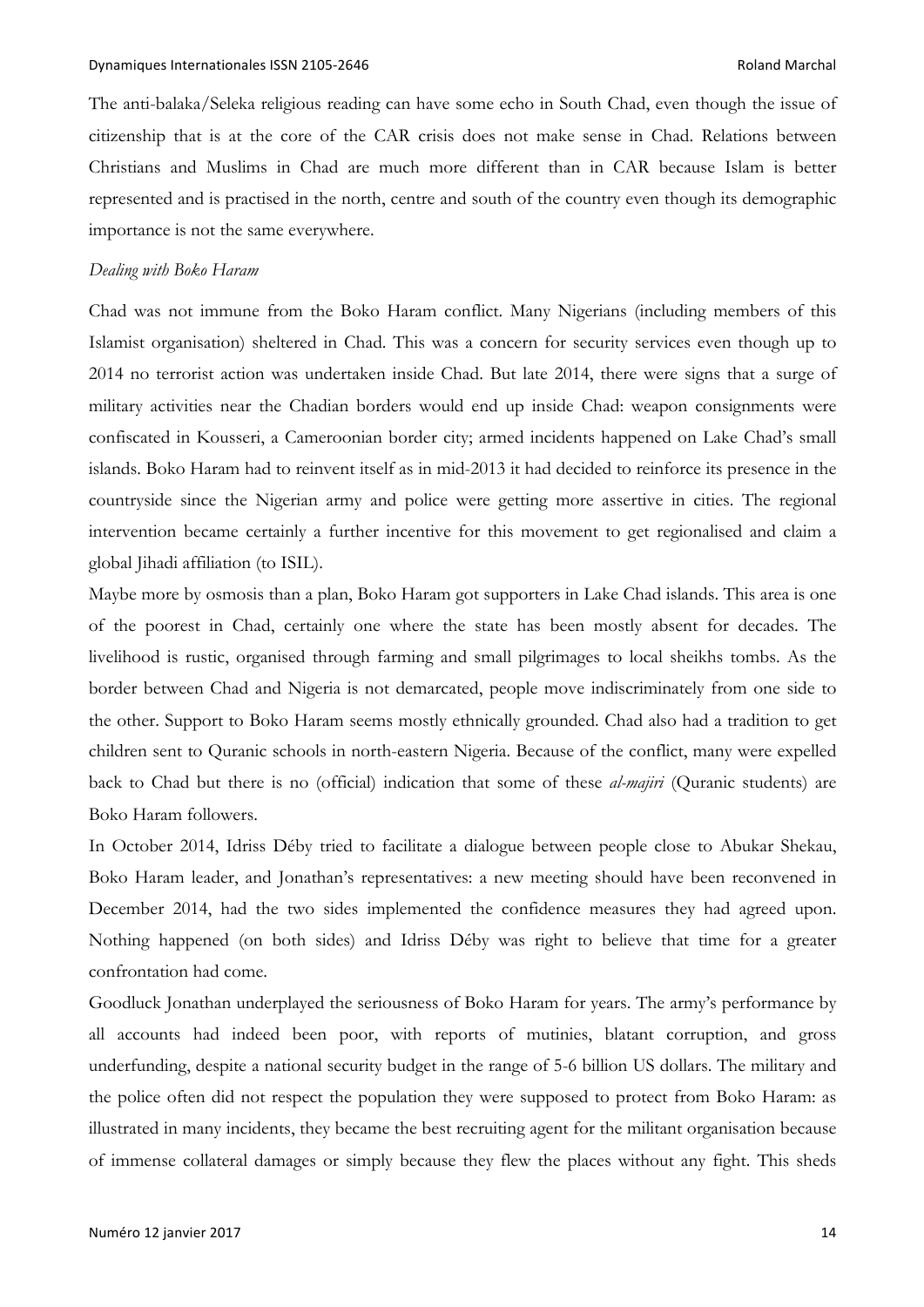light on why Goodluck Jonathan contracted mercenaries who happened to not have played a purely technical role but were most often on the frontline<sup>24</sup>.

While observers believe that Chad was rewarded by President Jonathan for its military intervention, Idriss Déby also acted because of proper Chadian concerns: not just for money or because of the security threat in Chad. Chad depends for most of its imports from two important trading roads: one brings goods from Cotonou and Lagos through Maiduguri to Ndjamena; the other one supplies Chad from Douala. In both cases, traffic was hampered by insecurity, largely due to Boko Haram to the extent that transportation prices grew up and commodities in Ndjamena and other Chadian cities became more expensive. Due to the economic difficulties in Chad, the social climate was too tense to take a risk. Chad has also been trading livestock to Borno state and the insecurity froze this activity, in which many high-ranking military officers are involved. Intervening against Boko Haram was not simply decided because of ideological differences…

In Cameroon, Boko Haram had been able to build a constituency. Even if the Sambisa forest (one of Boko Haram main sanctuaries) is lost by the militant organization, local support won't evaporate. The reasons are based on history and have much communality with what has been described earlier: the area is very underdeveloped and President Biya never tried to gain the population. This lack of interest is somewhat explained by the 1984 attempt coup organized by officers from that region. Those events had also strong consequences on the working of the Cameroonian military. Although defence is the third most important in the national budget, the army is not operational. High officers are most often prosperous businessmen who own hotels, commercial farms, private security companies and even nightclubs25. In contrast, the regime created special units. After the "*Commandement opérationnel*" set up in 2000 to fight thug gangs in Douala and, allegedly, responsible for the disappearance and extra-judiciary killing of above 1,500 people, the "*Bataillon d'intervention rapide*" (BIR) was established to fight highway banditry in the north and east of the country. From 2009 onwards, its role evolved and replaced the military to secure the Bakassi Peninsula<sup>26</sup>. Incidentally, this border incident explains why relations between Abuja and Yaoundé had been cold up to the visit of the newly elected Nigerian President to Yaoundé in June 2015. Even when fighting Boko Haram, Cameroon BIR was not allowed to cross the border into Nigeria.

In Cameroon, Chad is often perceived as a French stooge and Biya's regime is nearly paranoid when France comes into the picture. France is accused of having supported the 1984 failed coup and promoted from time to time politicians who wanted to replace Paul Biya. Today, France is recurrently accused to support Boko Haram (no less than that) in order to send French troops occupy Cameroon

<sup>&</sup>lt;sup>24</sup> Ed Cropley and David Lewis, "Nigeria drafts in foreign mercenaries to take on Boko Haram", *Reuters*, 12 March 2015.<br><sup>25</sup> Fanny Pigeaud, *Au Cameroun de Paul Biya*, Paris, Karthala.<br><sup>26</sup> Rich in oil, the Bakassi Peni Justice Court in 2002, the Nigerian army eventually left Bakassi in 2008.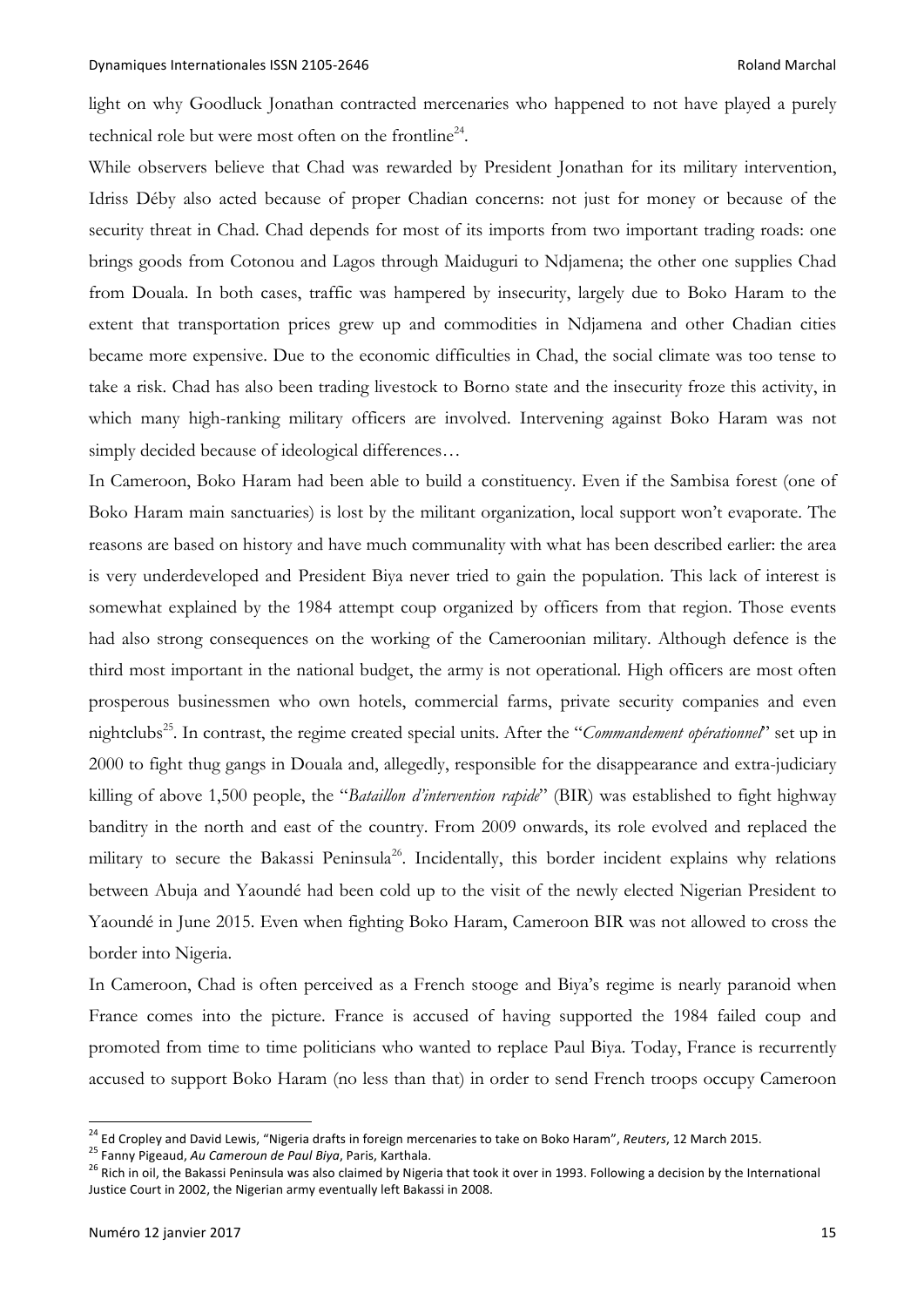(while the USA would do the same in Nigeria). Chad is seen as part of this new conspiracy. Of course, diplomatically discourses are more politically correct but media close to the regime agitate this mistrustful version of events.

There are less paranoid motivations as well to explain the chilliness between Ndjamena and Yaoundé. The latter is convinced that over the last two decades most of the insecurity in the north was linked to "*coupeurs de route*" (highway bandits) who belonged or were connected to Chad military<sup>27</sup>. Chad involvement in the CAR crisis and the way François Bozizé lost power also provoked an outrage in Yaoundé. As a consequence, despite French pressures, the defeated CAR President was allowed to stay with his family that enjoyed a near to official status in Yaoundé for months.

The Boko Haram crisis therefore played a positive role to foster relations between the two neighbours. Early March 2015, the Chadian Minister of Communication announced in Yaoundé that 40% of the weapons confiscated from Boko Haram were French: both countries could suddenly share the same antagonism against their former colonizer. France Embassy in Yaoundé made a diplomatic response but only hinted that many French weapons disappeared from Chad barracks and found their way to Borno state. Chadian pundits also eagerly remind that Idriss Déby Itno was in business with Ali Modu Sheriff, once the Maiduguri Governor and today a Senator. This latter in the 2000s supported Mohamed Yusuf, the founder of Boko Haram …

Chad support to Niger has to be understood in a very different context. Relationships between the two Presidents are amicable, a strong difference with Cameroon, CAR and Nigeria. The two countries share economic interests and also major concerns on the Libyan crisis. In Niger, the situation has reached a level when the sole military intervention is not anymore sufficient to contain Boko Haram. The security deterioration started early 2014 at least and the growth of Boko Haram is not merely based on ethnic solidarities or commonalities: drought, demography, poverty and state absence (but in a different context than northern Cameroon) offer Boko Haram avenues to recruit young people and impose its understanding of Islam.

#### *Dealing with many "Libyas"*

Chad and Niger shared the same view on the 2011 western intervention in Libya and its negative effects on the Sahel region<sup>28</sup>. In the first months of the insurgency in Libya, Muammar Qaddafi was confident he could trust the Chadian community in his country. Quantities of weapons, military hardware and ammunitions were moved south to Sabha where the Toubou were indeed supportive of Qaddafi and Déby. Late spring 2011, under Paris and Washington pressures, Idriss Déby had to pay lip service to the intervention and keep a lower profile.

<sup>27</sup> Cyril Musila, *Insécurité transfrontalière dans la zone CEMAC-CEEAC. Le bassin du Lac Tchad entre Cameroun-Tchad-Centrafrique* et influences soudano-nigérianes, Paris, Institut français des relations internationales, Novembre 2011.<br><sup>28</sup> Roland Marchal, The Reshaping of West Africa after Muammar Qaddafi's Fall, NOREF, October 2012, available at :

http://www.peacebuilding.no/var/ezflow\_site/storage/original/application/e77b4e80c8cc5f6a4c4e62a5ab1d658c.pdf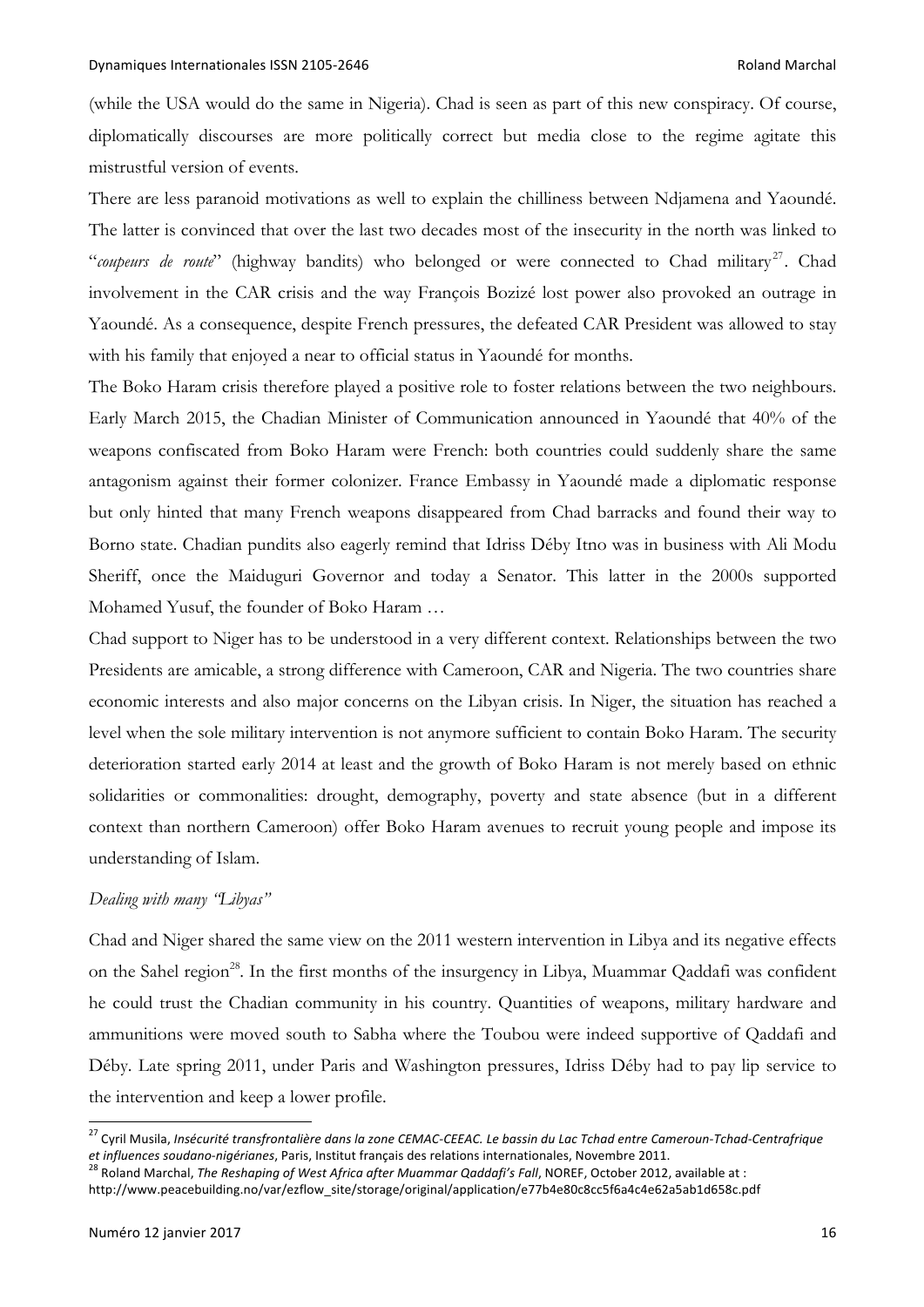Toubou are an ethnic group present in Chad, Libya and Niger. They have been politically associated with Idriss Déby who also entertains warm relations with the customary Toubou Chief, the Derdeï, and a former President of Chad, Goukouny Weddeye<sup>29</sup>. The Gorane, who live on their southern edge entertain a great cultural proximity with the Toubou, though they adopted a very different attitude throughout the civil war.

In Sabha region, three main groups are settled e and mixed in the city more than in the countryside: Tuareg, Toubou and Arab. The latter community is the less numerous and powerful. It witnessed the regime change, tried to get its chance against suddenly "would-be Africans" but was severely beaten. Mid 2015, for what interviews say, Arab groups cannot be considered a strategic stakeholder despite attempts by Khartoum to strengthen them.

The Tuareg are those hosting most of the Islamic militants who have escaped from Mali and settled around Sabha to rest and buy equipment. The system of alliances is based on tribal communalities but also on shared involvement in trafficking or trade (foodstuff, people, military hardware, ammunitions).

For the time being<sup>30</sup>, the Toubou keep aloof up to a certain extent from these settlements and are reluctant to deal with those guests. Idriss Déby mobilized his clients within that tribe to gain better leverage. Sophisticated systems of weapons were bought and brought to Chad to avoid them to get into wrong hands. Money still changes hands to make sure that Toubou figures do not behave too opportunistically in front of militant Islamists. Goukouny Weddeye is travelling often in those areas since he has prestige among his kinsmen. This sheds light on why French military are still committed to Idriss Déby because what he does there is seen as strategic and nobody else could play such a role since Toubou in Niger use to follow their tribe on the Chadian side of the border.

However, this is not a stable situation. Sooner or later, Jihadi fighters are going to develop a constituency among Toubou, even if minimally. The whole regional economy is based on trading activities, whether legal or illegal, with Niger and Mali, and there are economic incentives that may or might be used to push on one side or the other. Furthermore, Sabha is not cut from the region: its inhabitants are following developments in Chad, Niger and Mali and its population may reassess its links with other stakeholders present in northern Libya, in Tripoli, Tobruk or elsewhere. Opportunistic alliances may be formed for the sake of controlling an important trading road and gain some leverage on Mali and Niger economic or political operators. Eventually, trading cities such as Abéché will be affected.

International military intervention in Libya is not yet an option. In the region, neighbours are ambivalent. Algiers that is trying to restore its influence in Sahel against what it sees as Rabat's encroachments is adamantly opposed to it since armed Islamists may try to find refuge in Algeria. At

<sup>29</sup> This support was challenged for years by Yusuf Togoïmi who set up the *Mouvement pour la démocratie et la justice au Tchad*. He died in 2002.<br><sup>30</sup> According to interviews made in Ndjamena, March 2015.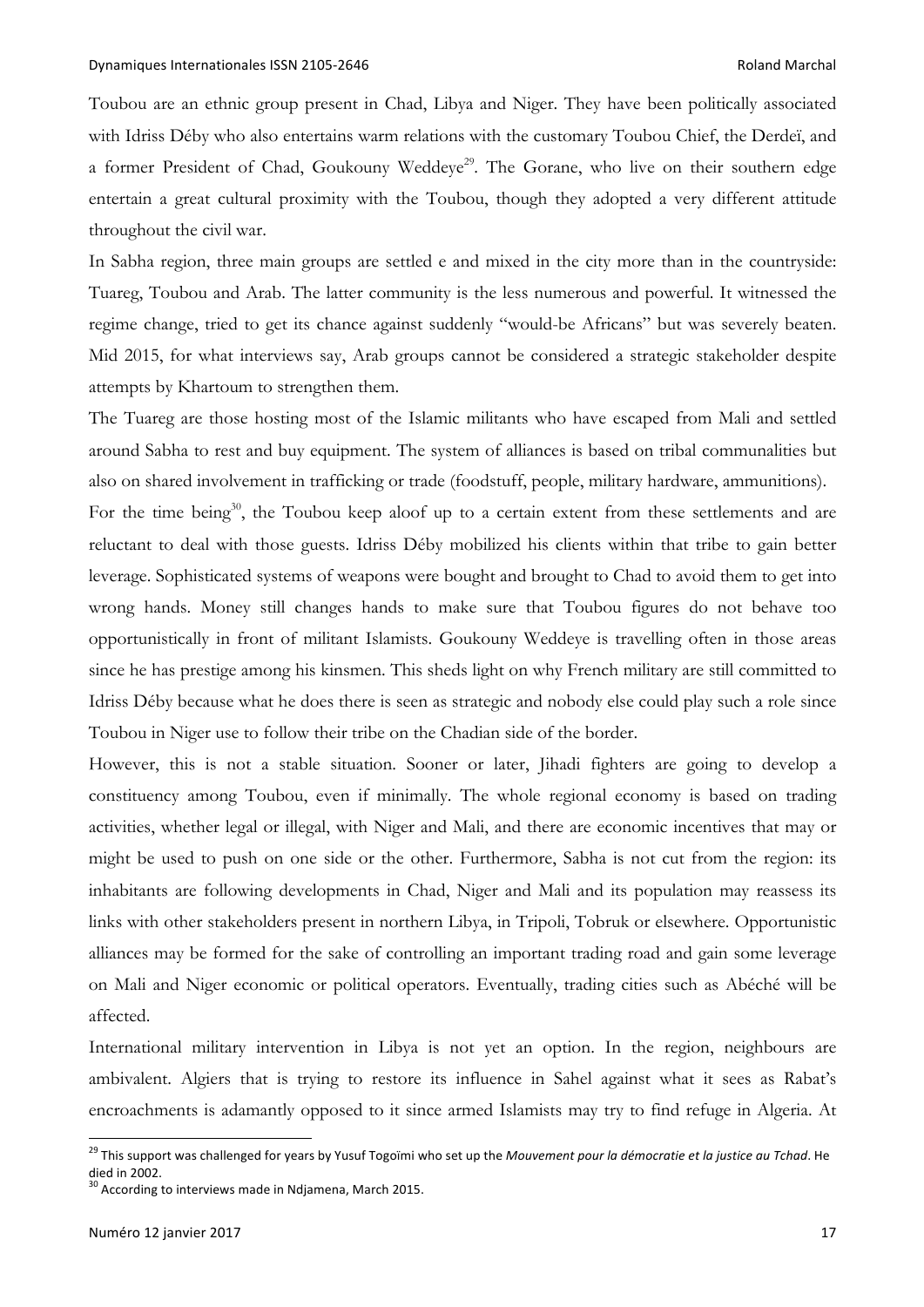the same time, a number of military newsletters are confirming that US, Canadian and French Special forces carried out covert operations in South and South West Libya.

To conclude this sketchy description, one should also raise a last point: Sudan's policy towards Libya and Chad.

## *Sudan: an unlikely ally?*

The reconciliation in June 2009 between Ndjamena and Khartoum meant peace at the cost of Darfur and Chad populations. But options were rather limited due to the kind of insurgencies both regimes were facing. Khartoum, at that time, had little expectation on peace in Darfur; one may even say that peace was not on the agenda. It wanted to end a confrontation that was becoming expensive due to Paris lobbying within the European Union and the international community at large. Most of the Doha Darfur Peace Process was an exercise to split armed groups and emphasize insurgents' over-ambitions. Khartoum's urgency was the elections of 2010 and the consequences of the establishment of South Sudan. The situation in Darfur was no more seen as a painful priority: the "Save Darfur" movement was getting weaker by the day and the multiplication of armed militias in Darfur gave an apolitical view of chaos. Nobody was anymore responsible, especially Khartoum…

Idriss Déby was in a different mood. He wanted to confirm his military victory of February 2008 and make a few points against those in the opposition (what was left of it) and those among his kinsmen who had campaigned for an official endorsement of the Darfur insurgencies. Many Zaghawa in Chad were contributing to those latter and the first point Idriss Déby made was to illustrate that JEM was not interested in governing Darfur but Sudan. Many important contributors (especially from Zaghawa/Kobe) saw this ambition as unrealistic and decided to focus on their Chadian interests, especially at the time oil revenues were no more spent on only Defence.

Idriss Déby worked hard to play again the role he had had for nearly 15 years as the "patron" of Zaghawa, able to settle disputes and find solutions to internal arguments. As described earlier, this policy was costly for a number of reasons in Chad and also obliged Idriss Déby to send troops beyond the border to restore his authority. Chadian security operatives worked to split groups and, sometimes, to get them into an agreement with Khartoum.

However, this was not exactly the return to the situation that had prevailed before the Darfur war broke out in 2003. The situation in Darfur was not fully in Khartoum's control and many local actors were playing their own game, though claiming allegiance to Khartoum. The marriage of Idriss Déby in January 2012 with the daughter of Musa Hilal illustrated the caution of Déby in front of Khartoum. In western countries, this latter is seen as the first Janjaweed Paramount Commander who committed mass atrocities in 2003 and 2004<sup>31</sup>. This is true but incomplete. After 2006, Musa Hilal played a

<sup>31</sup> Alex de Waal, "Counter-Insurgency on the cheap", *London Review of Books*, vol. 26, n° 15, <sup>5</sup> August 2004.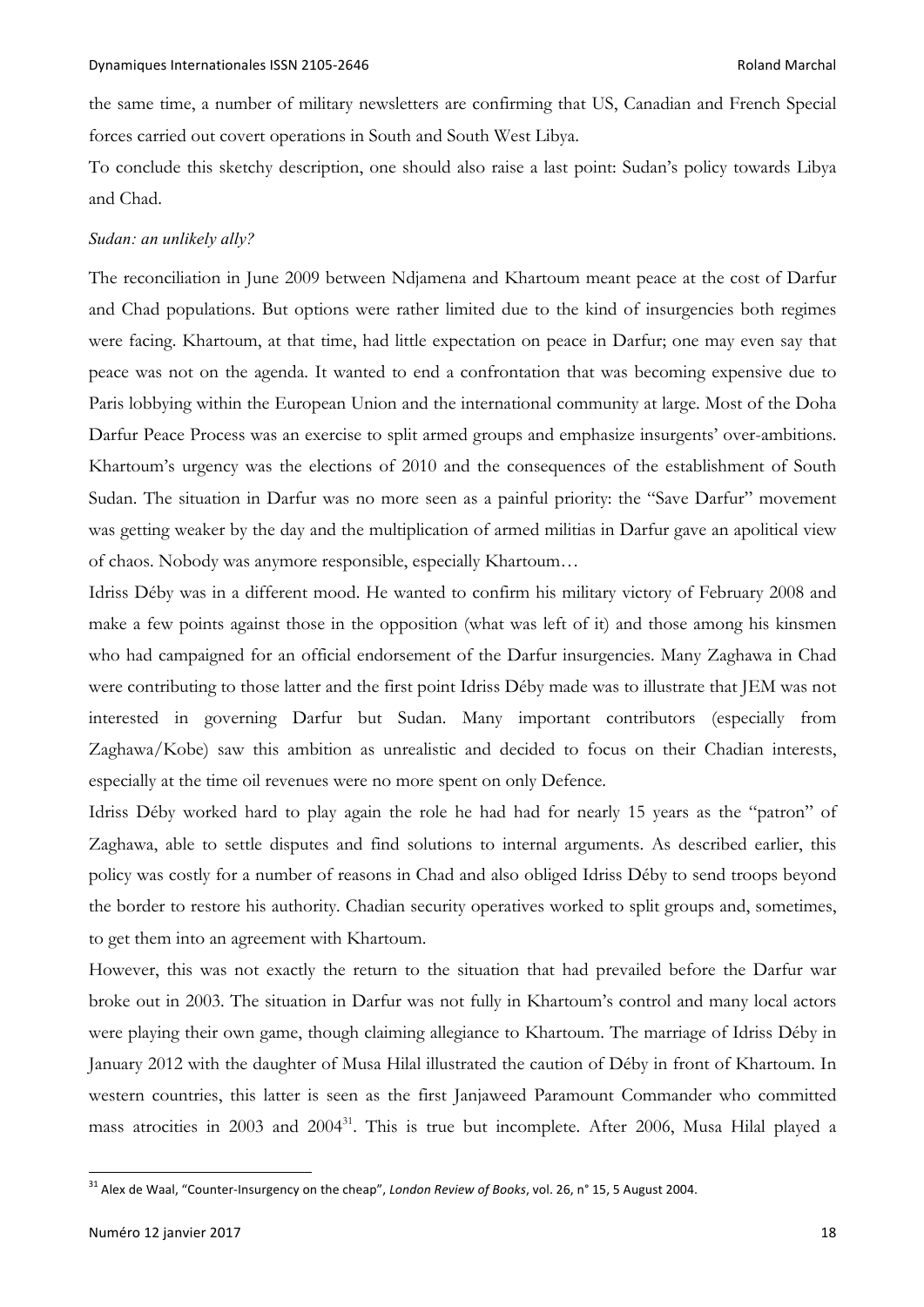different role and contributed to cool down tensions between communities and even strike peace deals at the customary level. His attitude is reminiscent of many other Darfuri Arab leaders who fought for Khartoum and eventually felt that they had been used for the best interest of the rulers against their own ambitions in Darfur. By 2015, Musa Hilal is an autonomous player with whom Khartoum has to behave carefully as the situation in Darfur is more violent than over the past years<sup>32</sup>.

While this agreement between Khartoum and Ndjamena is useful even to secure the three-border area, there are plenty of differences in the way both capital cities assess the situation in Libya. Khartoum has a long time commitment with the Libyan Islamists since it hosted most of them and helped them to overthrow Muammar Qaddafi. Idriss Déby has no real ally between the two main players. He does not entertain a good relation with General Haftar for the stance he took in 1988 against the latter and has never show much empathy for Islamic armed groups, to say the least. According to the military and political dynamics in Libya, Khartoum and Ndjamena may soon find themselves at loggerheads. The security agreement between them may survive this discrepancy but not to the point that the Chad-Libya border area would become insecure.

# **An emerging regional military power?**

Chad has proven a reliable counter-terrorism partner for France and USA over the two last years. While ECOWAS member states were procrastinating on building up a military coalition to confront radical Islamist armed groups in northern Mali, Idriss Déby Itno took the unprecedented step to send 2,000 troops to Mali through Niger and fight militants in northern Mali<sup>33</sup>. Two years later, the same sense of initiative pushed Idriss Déby to pre-empt the threat of Boko Haram and launch an offensive coordinated with Cameroonian and Nigerien forces against the Jihadi movement.

What are the structural conditions that allowed Chad to appear suddenly as a regional military power? Four conditions are considered here: a regional demand and supply; a financial capability; somewhat ambivalent relations with the international community; an efficient military apparatus because trained through a civil war.

### *A regional demand and supply situation*

One needs a specific situation by which the region calls for one state to act decisively and that state is ready to do so. Idriss Déby did not take those difficult decisions just by himself, without having had discussions with his colleagues from the region and even with other officials outside the continent. In the early 2010s, Idriss Déby mentioned that he would prefer to be within ECOWAS which was more dynamic and better considered than with the Central African francophone regional organisation,

<sup>&</sup>lt;sup>32</sup> Jerome Tubiana, "The Chaos in Darfur ", ICG Africa Briefing, n° 110, April 2015. And on Musa Hilal current political strategy:

http://www.democracyfirstgroup.org/musa-hilals-awakening-the-government-of-sudans-worst-nightmare/ <sup>33</sup> Roland Marchal, "Military (mis)adventures in Mali", *African Affairs*, vol. 112, n° 448, 2013, pp. 486-497.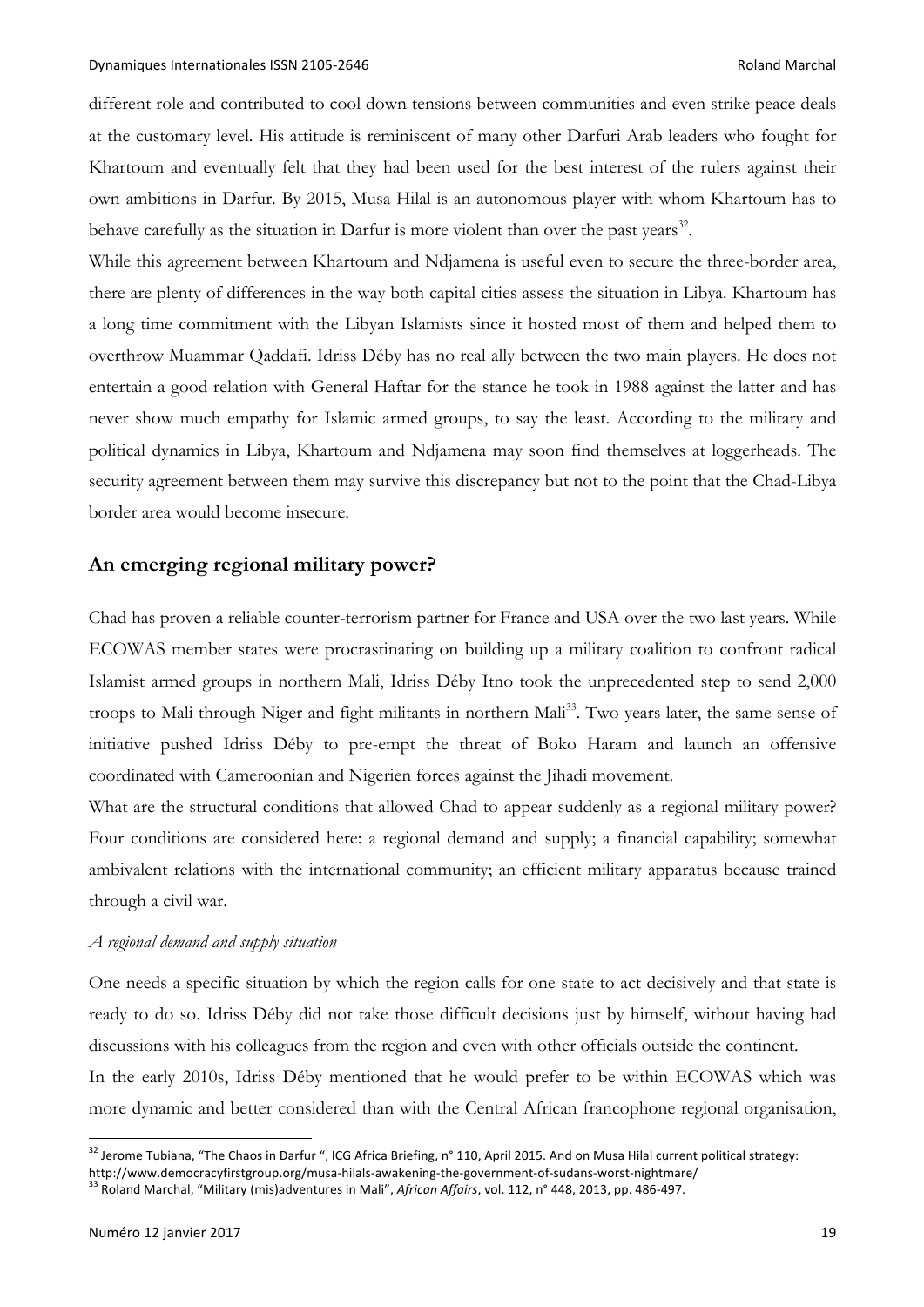CEMAC (*Communauté économique et monétaire d'Afrique centrale*), certainly one of the weakest ones on the continent. He also developed a good working relation with Guinea and Niger heads of state, even though his relations with Paul Biya, François Bozizé and Denis Sassou Nguesso were not as warm. Alpha Condé and Mohamadou Issoufou were advocating in Paris a role for Chad in northern Mali long before Serval operation took off. Paul Biya was reluctant toward Idriss Déby up to the moment he had to acknowledge that his own military would be humiliated by Boko Haram. Nigeria, usually, would not have permitted such a bold move by neighbours' armies but it was not anymore a normal period. Goodluck Jonathan had already recruited Southern African mercenaries to compensate the weakness of his own army and, allegedly, agreed to fund the Chadian offensive that could have saved his re-election. Idriss Déby was eager to play such a role for internal political reasons and also for strengthening his relations with Paris and Washington. Idriss Déby had tried to mitigate internal tensions among his main social constituency by providing positions within the state apparatus and especially the security and military for the youth of his own Bideyat group. This has been costly and brought also new problems originating in petty rivalries between different contingents and in career management. A way to reduce tensions was to project outside parts of this military apparatus.

## *Not rich but ready to spend*

Claiming to be a regional military power does not amount to behave as if being part of a peacekeeping operation. Initiatives have to be taken without first negotiating with other institutions (AU, UN). Certainly, the best proof of identity is to put troops on the frontline without asking support, funding and others' endorsement.

What Idriss Déby did twice was not to wait for a UNSC resolution or even an AU statement, even though legal dispositions were taken retrospectively. His time for decision did not follow diplomatic timing: it anticipated it.

Of course, he did not care much about international bodies. In January 2010, Chad asked the MINURCAT to leave and all peacekeepers were out the country by end of May. At this occasion, Idriss Déby was absolutely undiplomatic and made a number of allegations against the international body. As a response, the UN never considered seriously to appoint a Chadian general force commander for the MINUSMA, which made Déby's sarcasms against the MINISMA recurrent.

The ability to move troops does not resort to a sole military capability. Chad was ready to spend a significant amount of money without being sure to be reimbursed but it did so just to make a point. One cannot know or pretend that Ndjamena was confident to get reimbursed up to the last penny. Chad contingent in northern Cameroon allegedly costs 6 FCFA billion by week in spring 2015. It is still unclear who is going to settle the bill. Washington and Paris are clearly relieved by Chad military involvement in Mali, Cameroon and Nigeria. Consequently, they may generously refund its costs or, at the very least, use their influence to ease Chad's financial tensions as illustrated by France support to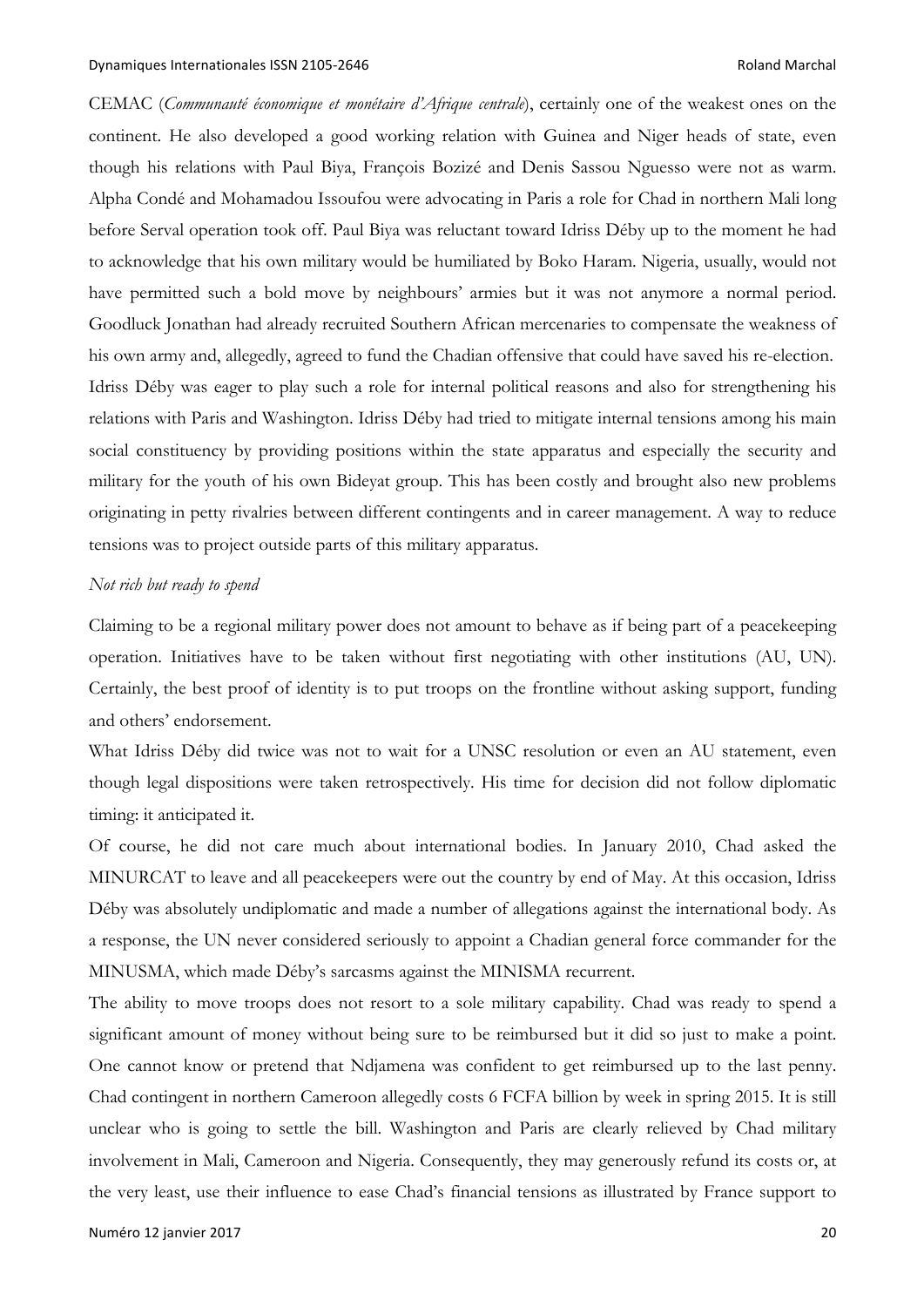get access to the Heavily Indebted Poor Country Initiative (over one billion US dollars in irrevocable debt relief).

#### *An ambivalent relation with the international community*

It would be wrong to assume that a would-be regional military power has to be a good student in the class room. Idriss Déby enjoys a mixed record at the regional and international levels. Idriss Déby is often seen as a manipulative operator ready for unholy alliances (notably with Muammar Qaddafi and nowadays Omar al-Bashir). Idriss Déby's best friends at the international level are not blind on his major weaknesses: embezzlement of public funding, disappearance of too challenging opponents, rigging of elections, narrow family networks controlling all state assets, and so on and so forth.

These criticisms are rarely expressed loudly and publicly but they explain why some window dressing decisions are often taken just before a trip to Paris<sup>34</sup>. The endorsement of Idriss Déby is often the outcome of a hyper-realistic (and very tactical) assessment of the regional situation. This ambivalence actually is not negative in consolidating Chad status as an emergent military power. It proves that Chad's ruler follows his own views and is not a client state that would simply obey instructions given by other more powerful patrons in the continent or elsewhere. This kind of autonomy is rare in Africa, one should admit and this makes it one important parameter of power.

# *A civil war military apparatus*

Last but not least, the troops have to prove efficient. Losses are everywhere an issue and the official acknowledgement of casualties is met by mixed reactions from the public. French military officers use to say that Chadian military are more warriors than soldiers in the sense that they courageously follow their leaders without using much what they might have learned in war colleges. They obey their leaders, not always their officers. This deserves a few remarks.

One can often hear that Zaghawa and Gorane are "warrior ethnic groups", which explains why, despite their demographic minority, they make up the backbone of the Chadian ruling elite. This is debatable in many ways. One can admit that feuds and wars are normal facts of life in those communities, which certainly provides sources for a warrior repertory. Yet, France was liberated in the Second World War by Chadian '*tirailleurs sénégalais*" who happened to be recruited mostly from Southern Chad, CAR and Cameroon<sup>35</sup>. At that time, the "warrior ethnic group" was Sara, not Zaghawa. If those latter dominate today, one may have to look for better reasons than primordial identities.

Chad military apparatus is mainly made up of people who fought in the different episodes of the civil war from 1960s up to Hissène Habré and/or were recruited in the 2000s while the succession crisis translated in a series of military confrontations. It is an army of civil war that got its experience fighting

 $34$  In May 2015, Chadian police officers who shot children two months before were rearrested after having been released.<br>
<sup>35</sup> One should refer here to the work of Eric Jennings, La France libre fut africaine, Paris, Edi